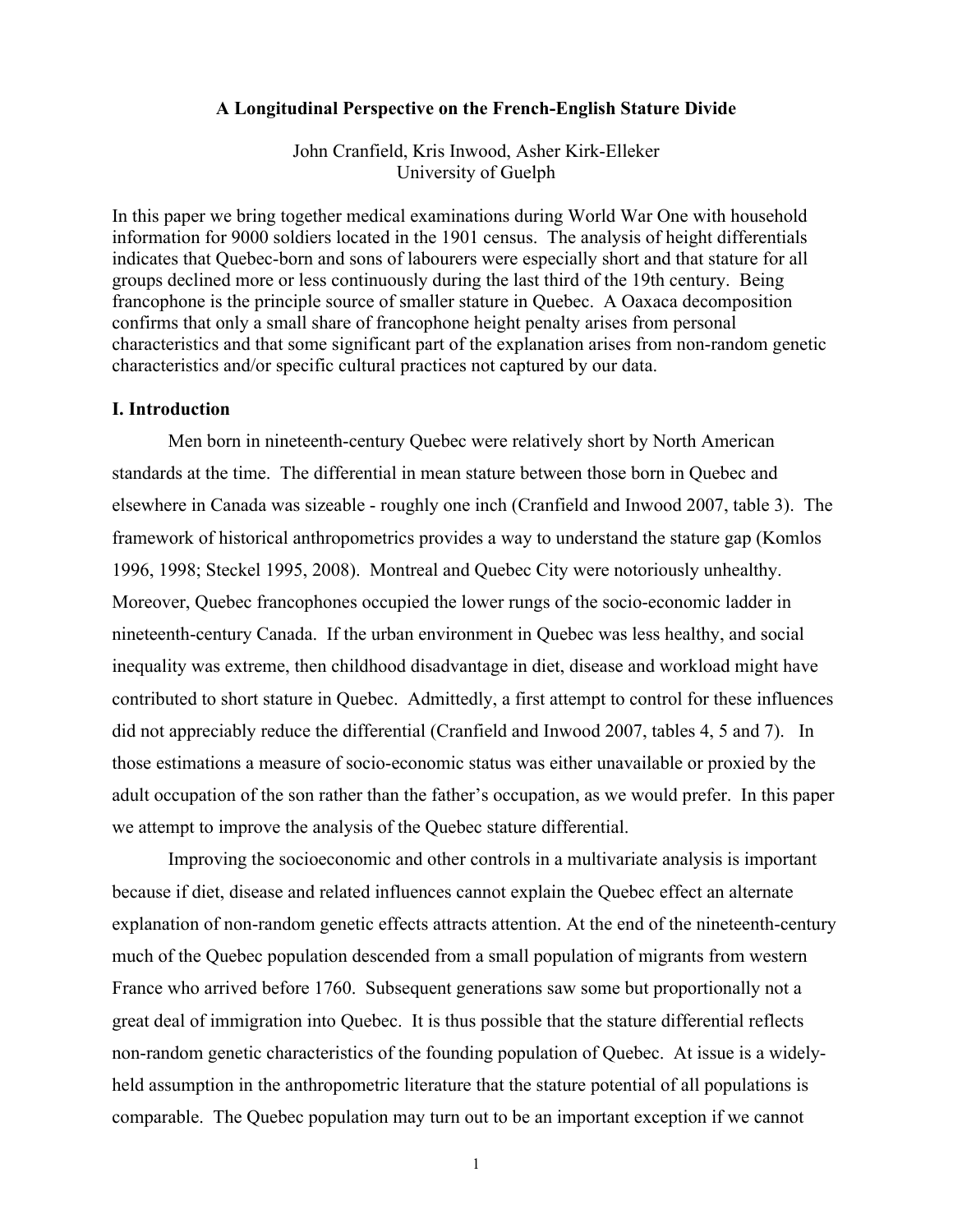explain a significant share of the stature differential with appropriate controls for social and environmental circumstance.

Improved data will help us sharpen the the analysis. Anthropometric analysis is almost always implicitly longitudinal in the sense that adult stature is interpreted as the outcome of net nutrition during childhood. And yet direct evidence of childhood circumstance is seldom available. Many studies use someone's occupation at the time of being measured, ie as an adult, as a proxy for socio-economic status of the household in which they were children. Clearly, the proxy is reliable only to the extent that sons followed their fathers' occupations. We get around this problem by developing direct evidence of intergenerational mobility.

### **II. Generating a Sample of Linked Records**

We generate a sample of linked records using a multi-stage approach beginning with more than 64259 records or roughly 10% of the Canadian Expeditionary Force (CEF) for soldiers whose surname begins with the letter 'B'. Thornton and Olson (2001) argue that B surnames are ethnically representative of the Canadian population and that B is seldom misheard by enumerators or misread by data entry operators. Elimination of duplicate records and records lacking detail leaves us with 53960 records. Removing the foreign-born drops the number to 26990 records for men born in Canada before the 1901 enumeration. We link roughly 8% of these records to the census with an intensive manual process, and then use the linked records to guide the development of an algorithm that expands the linked sample to 28% of the available CEF records.

The manual process begins with a review of all Soundex-equivalent spelling variations to identify the close phonetic matches of the surnames. Thus we merge Berger, Burgher and Burgar with Burger, while Barchard and Brookwire with the same Soundex code are ignored. The pool of phonetically matched surnames is then sorted by first name to permit easy examination of census forenames. Spelling idiosyncrasies and the inconsistent use of nicknames, diminutives, multiple forenames and initials complicate the effectiveness of matching for both first and last names. Potential census name matches are then screened for date of birth and information on next of kin provided by the CEF record in order to identify the appropriate person.

This three-stage method - phonetic rendering to provide a pool of surnames which is narrowed by the use of given names, age and location, and then confirmed by day of birth and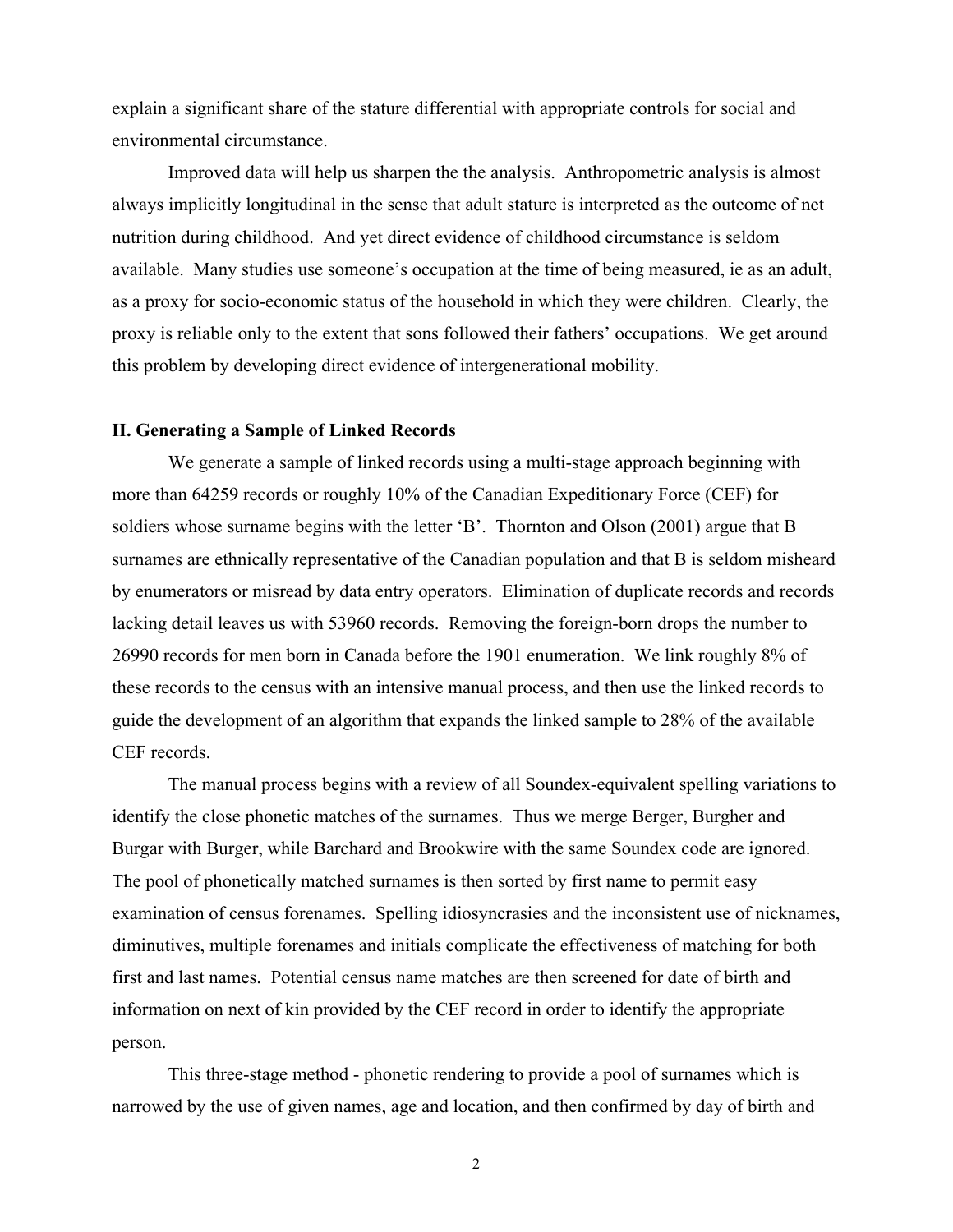next of kin - generates most of our 'manual' links. We obtain a further 10% increase in the number of links with more intensive techniques including a search of the pool of potential surname matches for individuals with the same birth month as the soldier, searching for next of kin directly, or searching very carefully in a precise geographical area. Such techniques compensate to some extent for inconsistencies introduced during data recording and/or processing. This flexibility is helpful because Soundex does not adequately compensate for spelling variation generated by transcription errors (Hershberg et al 1976, 141). The alternate methods are used sparingly and with high standards for supporting evidence in order to accept a link.

Manual efforts link 2184 of 3124 records, a proportion comparing well to that of projects (Condran and Seaman 1981; Dillon 2006; Di Matteo 1997). We next use the manual links to guide the development of an automated linkage program for the entire set of 27000 records. We experiment with a variety of multiple-stage blocking algorithms involving as many as nine steps that gradually loosen the criteria in different ways. Unexpectedly we find that a one-step program with strict criteria returns fewer false links and almost as many correct links as the more complicated algorithms. Our preferred program requires day and month of birth to be exact and allows census age to vary two years in both directions. Because birthplace is unavailable from our census data we require people less than ten years old to be in the province of their birth in 1901. This eliminates many false positive links at the cost of insignificant bias towards 'stayers' since interprovincial (largely westward) movement of eastern Canadians was at a low ebb during the 1890s. We require an exact spelling of surnames because the easiest alternative, Soundexequivalency, permits too many false links. The vagaries of spelling and prevalence of initials in lieu of given names in one or both sources preclude exact matching on forenames. However, not requiring any consistency on forename would lead to a high rate of false positives. After some experimentation we find that requiring at least one matching initial most closely mimics the linkage pattern of the manual process.

Our automated program for linkage, then requires a single pass that matches exact surname, sex, birth day and month, at least one initial of forename, birth year within two years and consistent province for those born 1891 or later. The crafting of these criteria balances the need for a substantial number of linked records with a minimization of false positive links. The automated program generates 7487 links from 26990 records, a 28% linkage rate. The potential for incorrect links may be estimated by running the program on manually-linked records. Only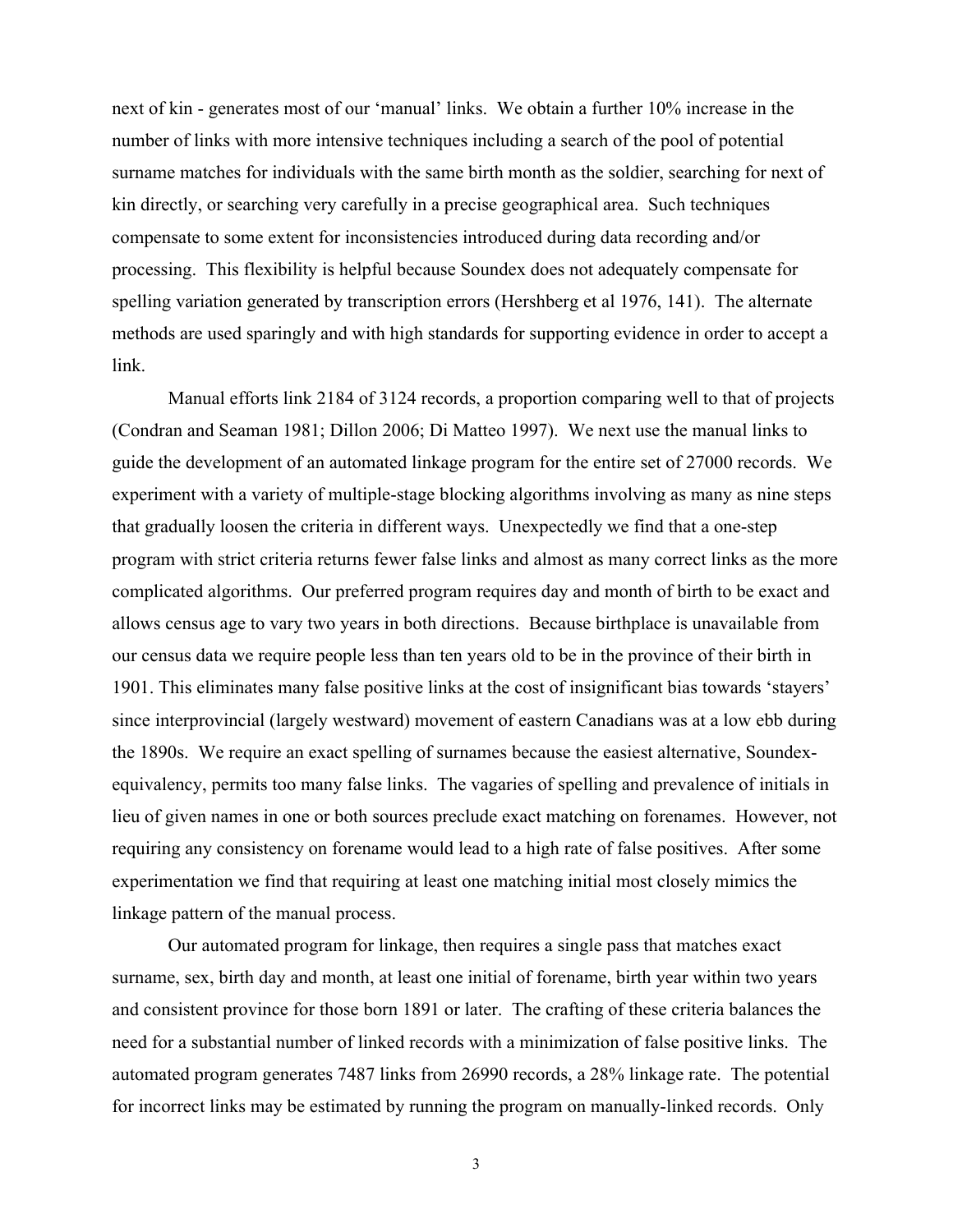1.5% of the links predicted by the program are incorrect in the sense of finding someone other than the person identified by the manual process. Combining the manual and automatic links gives us 9000 soldiers for whom family circumstances in 1901 are known.

The military records reasonably represent the Canadian male population since WWI enlistment was widespread among Canadian men (Morton 1994, 2005). Of course militaryderived records inevitably over-represent young adult males (Fogel 1986; Lamm 1988). In Table 1 we compare the Canadian male population of military age, all Canadian-born CEF enlistees with B-surnames and records linked to 1901. These data indicate that enlistment drew disproportionately from the West, white-collar occupations, English-origin churches and the unmarried men but in other respects was reasonably representative. Slightly weak representation from Quebec francophones and those of Irish ethnicity contributes to the smaller share of Roman Catholics in the CEF.

The linked records differ slightly again. We are slightly more successful linking the 1890s cohort, farmers, white collar workers and the Ontario-born. Lower linkage rates for the 1870s cohort and general labourers undoubtedly reflect the greater imprecision of descriptions of older men and of occupations with higher rates of illiteracy and poverty (Guest 1987; Emery and McQuillan 1988). Those born in Quebec were more difficult to link because of the homogeneity of the French-Canadian name stock and a pattern of migration to English-speaking communities in which some francophones adopted English name equivalents and many enumerators were unfamiliar with French spelling (Dillon 2006). These differences between the military and the overall male population, and between linked records and the entire army, do not threaten the usefulness of the linked data but they are large enough to suggest the value of incorporating into our analysis some adjustment for demographic categories in order to adjust for compositional effects.

## **III. Empirical Analysis of Stature**

Conventional economic indicators convey a mixed impression of the Canadian economy during the final third of the nineteenth century. The economy was growing, per capita income increased and industrialization created the same patterns of structural change as elsewhere (Green and Urquhart 1987; Urquhart 1986). It is therefore not surprising that Canada experienced the same deterioration of physical well-being visible in other countries during this period (Komlos 1987; Haines 2004; Steckel and Haurin 1997). Stature varied a great deal across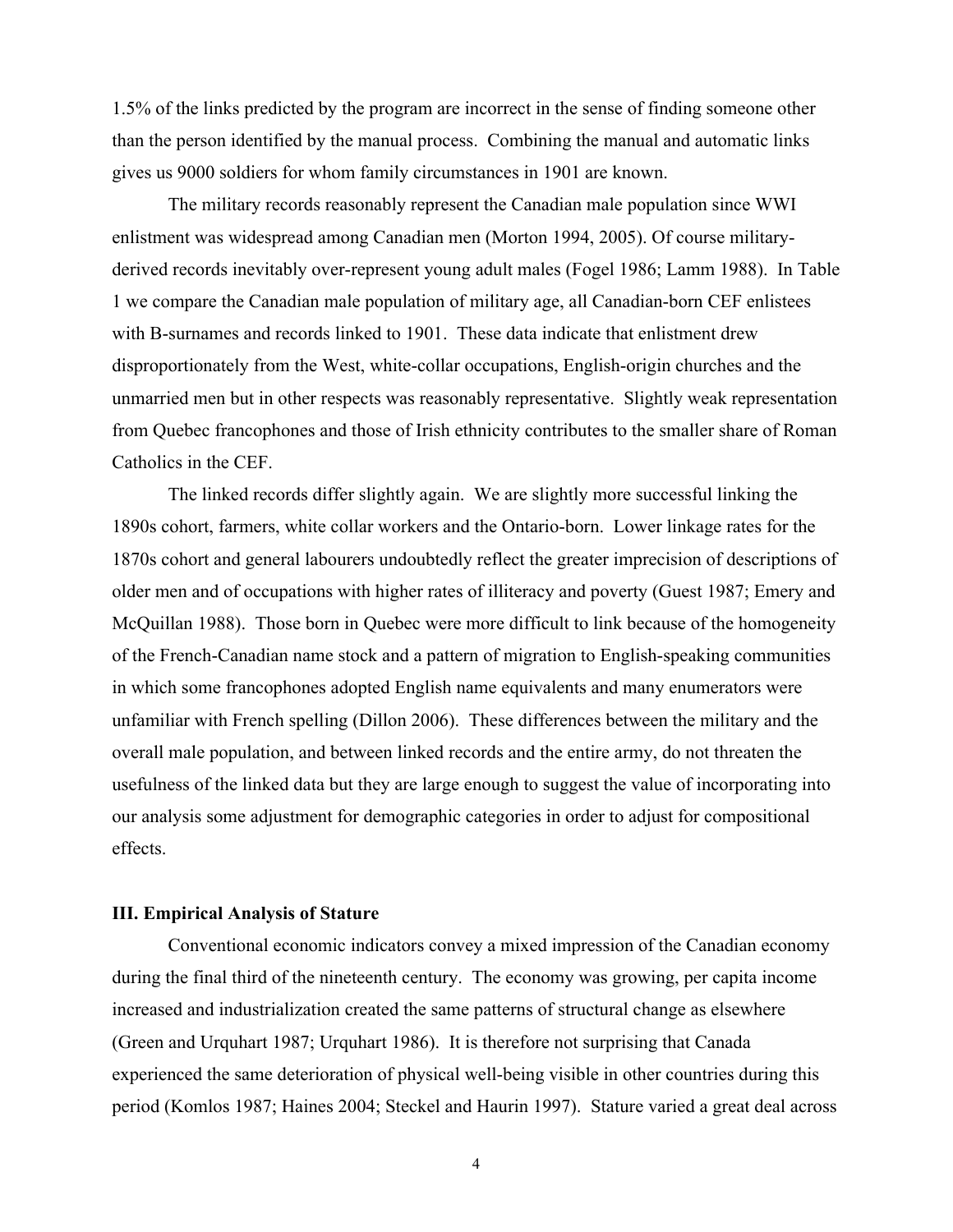the country; short stature in Quebec is the single most striking regional effect (Cranfield and Inwood 2007).

A starting point for most anthropometric research is the recognition that while genetic variation within a population typically produces a normal or near-normal distribution of height, differences between social groups and changes over time may reflect variation in the experience of 'net nutrition', or the cumulative effect of food consumption, work effort and disease exposure (Bielicki 1986; Fogel 1986; Fogel et al 1983; Steckel 1995; Tanner 1981). From this perspective the patterns of physical stature are understood as indirect evidence of physical well-being and its social and economic determinants. Because the patterns of physical growth are determined early in life, childhood circumstance is needed to comprehend adult stature. Nevertheless direct evidence of early life circumstance frequently is difficult to obtain resulting in the use of adult occupation as a proxy for occupation of the head of household during childhood. This is helpful only insofar as there is occupational persistence between generations.

The linked data allow us to compare, in Table 2, the occupations given by WWI enlistees at the time of attestation with the occupation reported in 1901 by the future soldier's household head. Using broad occupational classes we find in panel (a) that at the time of enlistment threequarters of farmers, one-third of those with white collar occupations and even lower proportions of other groups were following their father's 1901 occupation. Overall more than two-thirds of the soldiers were not in the same occupational class as their fathers in 1901. Some differences may arise from the fact that we observe father and son at different points in their life course. We explore this in a partial way by examining soldiers by age at enlistment in panels (b) and (c). The men reporting white-collar occupations were more likely to follow their fathers as they grew older, and the older unskilled labourers were less likely to do so but in other respects the patterns across age classes are similar. We conclude that life-cycle considerations account for only a small portion of the apparent intergenerational differences. Collectively, these data describe considerable deviation, with the exception of the farming population, from a pattern of occupational persistence even with broadly defined classes.

Another complication arises from the CEF standards of physical fitness. The examination of fitness was multi-dimensional of which one element was a preference for a minimum height of 63 inches. Admittedly the requirement was not enforced systematically: "in the scramble for men, many battalions had not been fussy about whom they accepted. Doctors ignored physical defects and passed men as fit because their colonel needed them" (Morton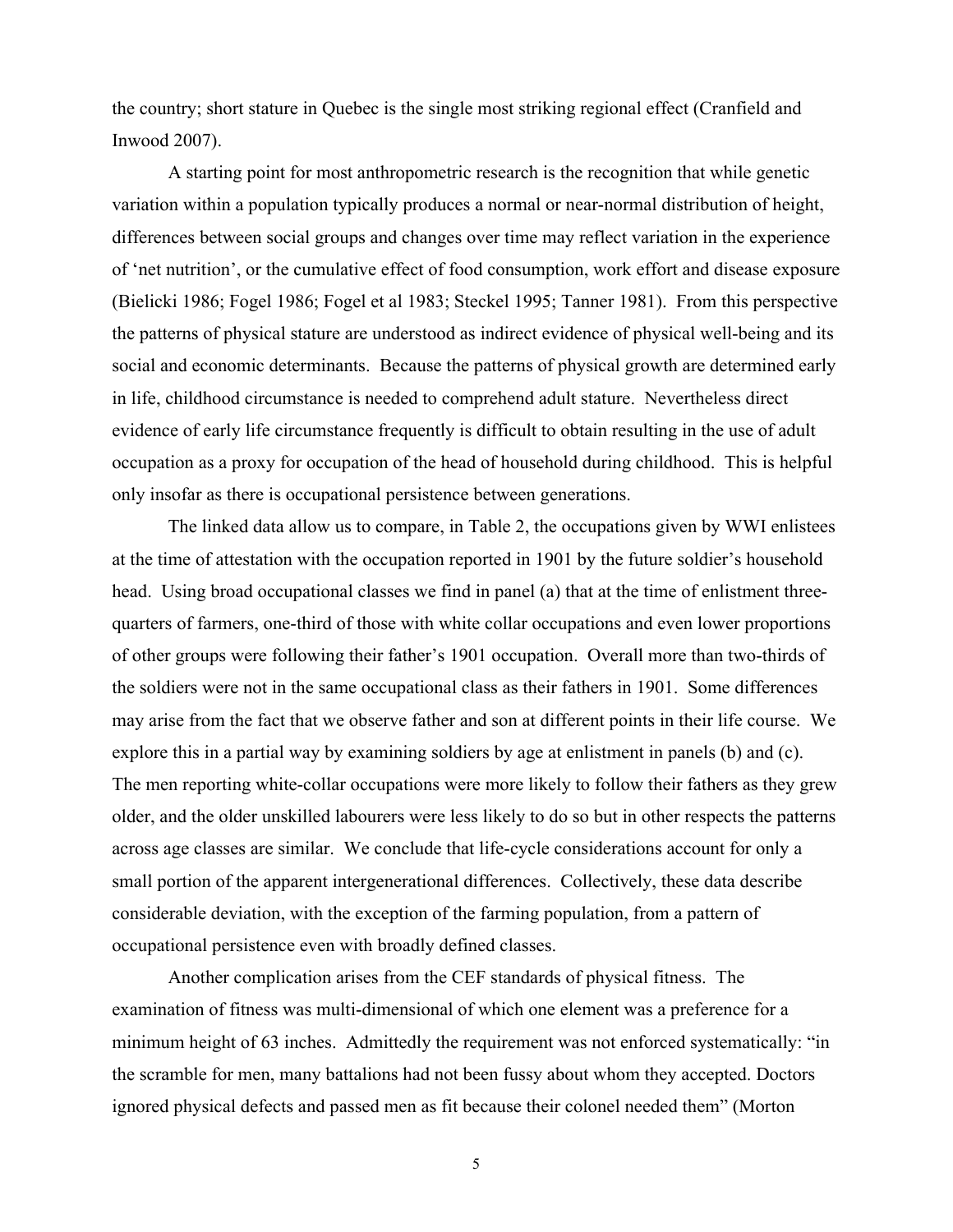1994, 60). However men who were less fit, some of them shorter than 63 inches, were rejcted. Soft or 'fuzzy' truncation of this nature is common (Fogel et al 1982). Even an inconsistently applied truncation requires a maximum likelihood truncated regression technique that ignores all observations with height less than the truncation point and estimates the lower tail of the distribution from the observations above 63 inches and a presumption of normality (Komlos 1990; Fogel 1986; Komlos and Kim 2004). In this case the frequency distribution of recorded heights follows a near-normal pattern (Figure 1). Estimation with ordinary least squares generates results very similar to those of the truncated model – as expected given the apparent normality of the data. Nevertheless we report truncated regression results where possible because in principle it is appropriate to recognze the potential for truncation effects.

We report in Table 3 a standard equation that explains height as a function of birth cohort, birth location, occupation using alternate sources of occupational information, and dichotomous variables for age of those less than 21 years of age. Columns on the left are based on the soldier's occupation as reported in CEF enlistment papers while the right column uses occupation of household head in 1901. Surprisingly, given the extent of occupational change from father to son, a comparison of the two columns reveals no important differences in the pattern of estimated co-efficients. From an inferential perspective the assumption of occupational persistence appears to have limited impact on the Quebec effect or anything else. One possible explanation is that occupational designations are sufficiently crude and imprecise indicators of influences on stature that the degradation of information from use of the proxy is of limited marginal consequence.

The next step is to take advantage of additional information that arises from the census linkage. The census reports mother tongue and whether the birthplace was rural or urban. It is possible that the Quebec effect arises entirely or in part from the francophone majority in that province and that those born in urban areas were systematically shorter because the environment was intrinsically less health. An estimation capturing these effects is reported in Table 4. Introducing mother tongue into the estimation markedly reduces the Quebec height disadvantage. It also increases the stature superiority of the Maritime or Atlantic coastal region which had a substantial francophone minority. French-speakers who were largely of francophone descent were systematically shorter. Separate regional regressions (not shown) confirm that the francophone disadvantage was largest in Quebec (-4.9 cm against -4.0 cm in Ontario and -2.8 cm in the Atlantic region). It is clear that much, although not all, of the Quebec height penalty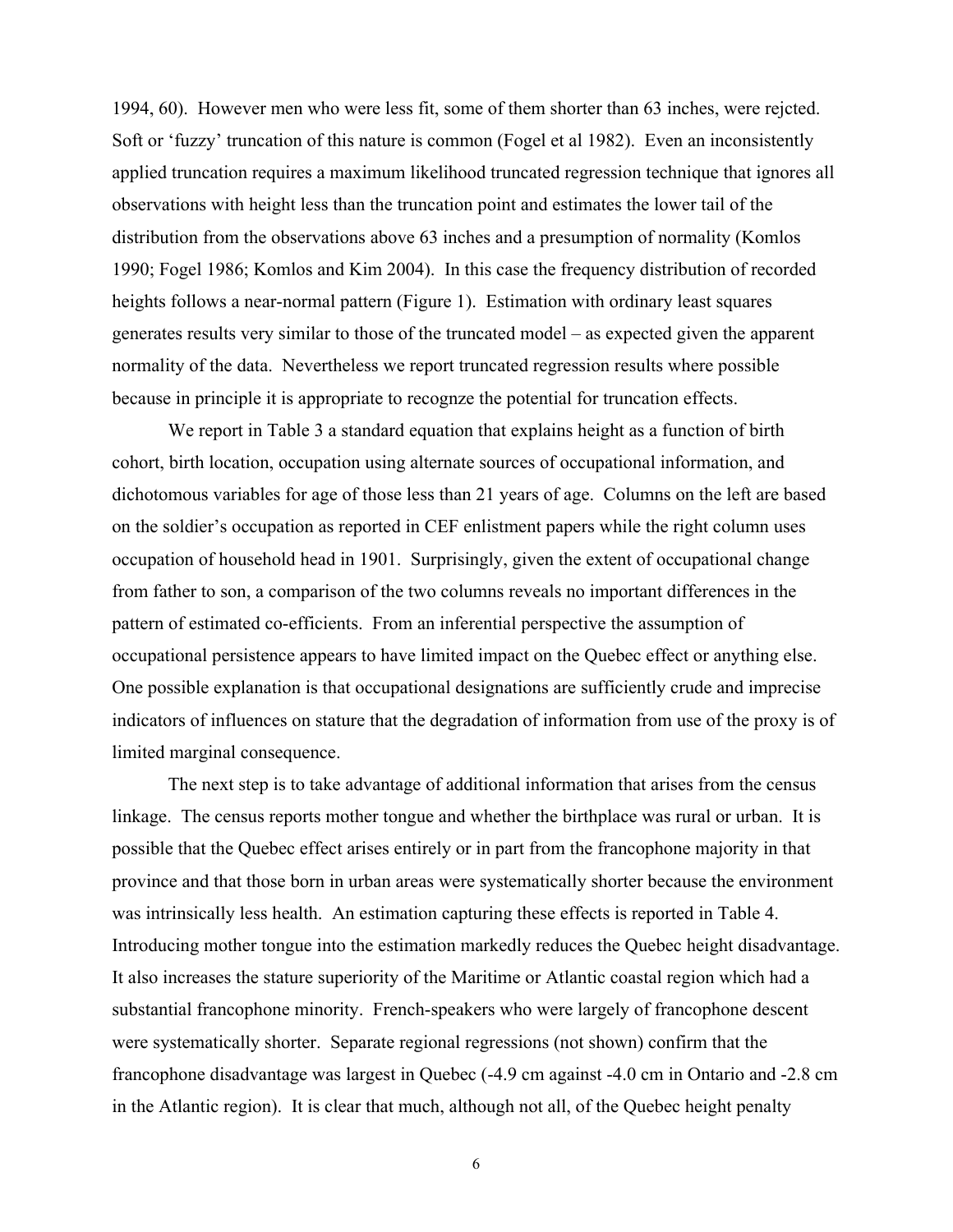originates with its francophone community and that, while being francophone was disadvantageous outside of Quebec, stature inequality by language/ethnic group was greatest in that province.

The results also confirm that the rural-born were taller as adults although, unexpectedly, the effect is not statistically significant. It is worth noting that enumerators were given no guidelines as to what constituted urban and rural implying that the 'rural' influence captured by this variable may not have been consistently specified (Canadian Families Project 2002 , 23). Nevetheless, in spite of this imprecision, the potentail importance of urban ill-health and the possibility that it varied across the country recommends another estimation that estimates separately on people born in urban and rural environments. This experiment reported in Table 5 leads to a number of useful insights. The birth cohort co-efficients for the urban-born show that the stature decline becomes signficant in the late 1880s (previously this decline was confined to the late 1890s). In contrast, none of the birth cohort co-efficients are statistically significant in the rural equation. The regional effects also diverge for the rural- and urban-born. The Quebec effect is substantial in the urban equation but the rural-born in Quebec were no different than those in Ontario.

The revelation that the Quebec effect arose primarily from urban areas and is associated with French as a mother tongue, and that the height penalty for urban birth was larger among francophones recommends a standard Oaxaca decomposition of stature differences by mother tongue based on the regression reported in Table 6. Here we estimate with ordinary least squares rather than truncated regression to simplify the decomposition (given the robustness of estimated coefficients across models estimated with OLS and maximum likelihood truncation regression models, use of OLS in this instance should not create substantial bias). The coefficients in Table 6 are not of immediate interest. Rather we are interested in how much of the average stature difference between language groups is explained by any tendency for francophones to have been born disproportionately in less healthy areas (urban environment, Quebec), to fathers with lower socio-economic status occupations and in less healthy cohorts (eg late 1890s). The calculations summarized in Table 7 indicated that the 'explained' share of mean stature difference is roughly 10% or 20% depending on whether defferent endowments are weighted by co-efficients from anglophone or francophone equation. The important conclusion, of course, is that even the most sensitive estimation that we can assemble explains only a small share of the francophone stature difference.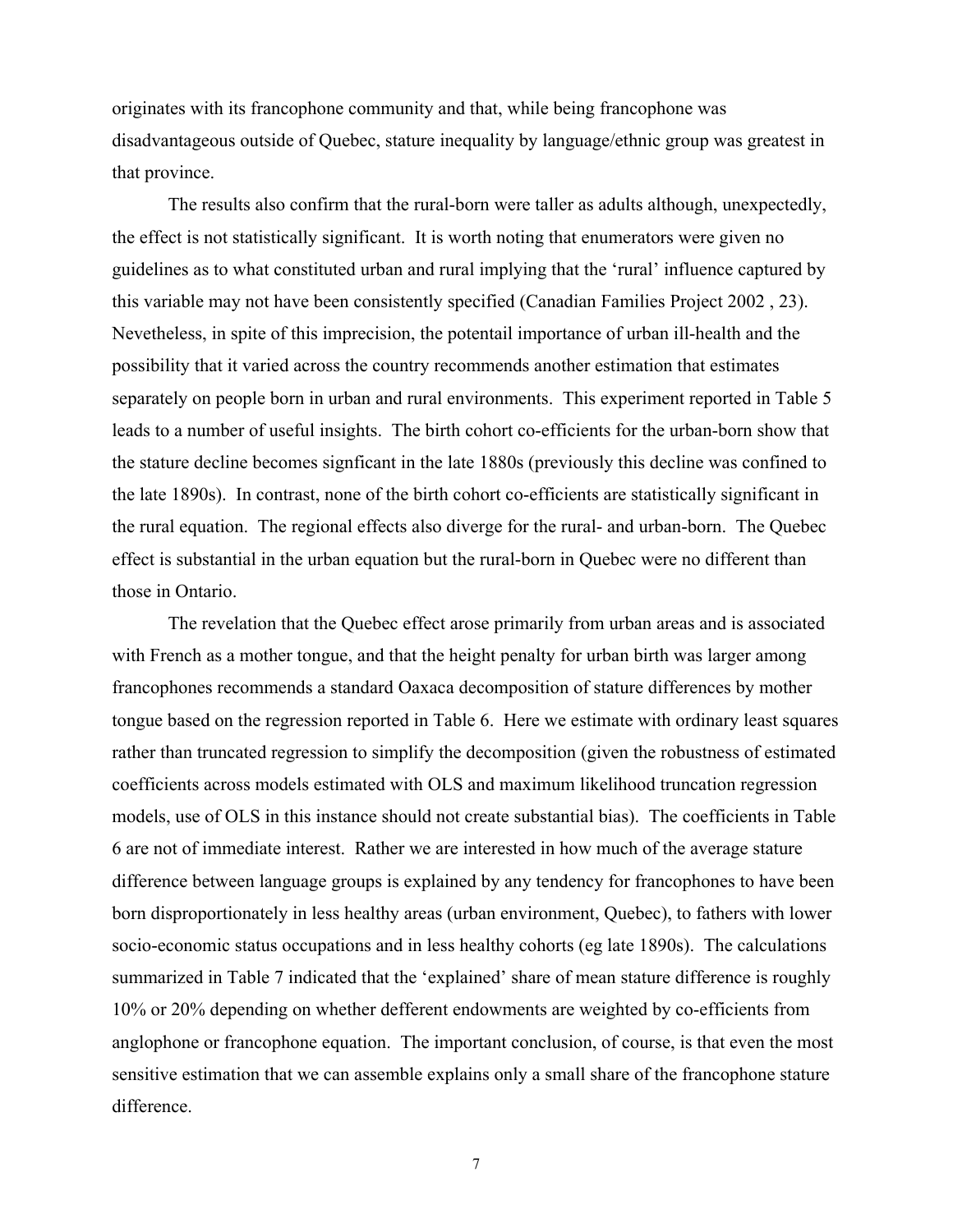## **IV. Interpretation**

The various estimates agree that the various occupational groups tended toward different mean heights. The use of occupation of the soldier himself and of the head of the family in which he was growing up have broadly similar patterns. Farmers and white collar workers were tall. Labourers tended to be roughly 2 centimeters shorter. This pattern reflects a familiar pattern of social inequality (Darroch 1983). Many labourers experienced low wages, frequent underemployment and congested living conditions (Emery and Levitt 2002). The skills and resources of professionals, merchants and other white collar workers brought a more reliable income and healthier living conditions for their families. Those growing up on farms were taller because the relative price of food was lower and the lower-density environment implied a reduced exposure to disease (Fogel 1986). Of course some although by no means all of the farmers were relatively wealthy.

We had anticipated that the same logic would apply to those born in rural areas. In fact the co-efficients on rural birth were not significantly different than zero (albeit with a positive sign). Moreover the constant terms arising from estimations on rural and urban populations were very close (Table 5). One explanation is that not every father born into rural Canada was a farmer; even among farmers many were relatively poor. A second line of explanation might be that the urban/rural health gap had already begun to close (Bielicki 1986; Thibault et al 1985, 113). Pelletier et al (1997) argue that urban/rural death rates began to converge after 1870; Harris and Mercier (2002) also suggest that suburban areas were nearly as unhealthy as the cities. Admittedly the precise definition of rural vs urban birth is unclear. Nevertheles, there would appear to be some information value in the 1901 census report of rural vs urban birth since many of the co-efficients reported in Table 6 differ by language group.

Much of the Canadian literature for this period focuses on inequality and poor health and nutrition in the cities (Darroch 1994). Steckel and Haurin (1994, 128) also report that secular changes in stature for the Ohio National Guard arose almost entirely due to changes within the urban population. Nevertheless, the evidence of Table 5 suggests that the health of rural Canadians deteriorated noticeably at the end of the nineteenth century. Dividing the population into rural and urban groups also reveals that, among the urban-born, the Quebec penalty and the penalty for being francophone is even larger than in previous estimates. The joint penalty for being born francophone in a Quebec city is remarkably large. Interestingly, and in stark contrast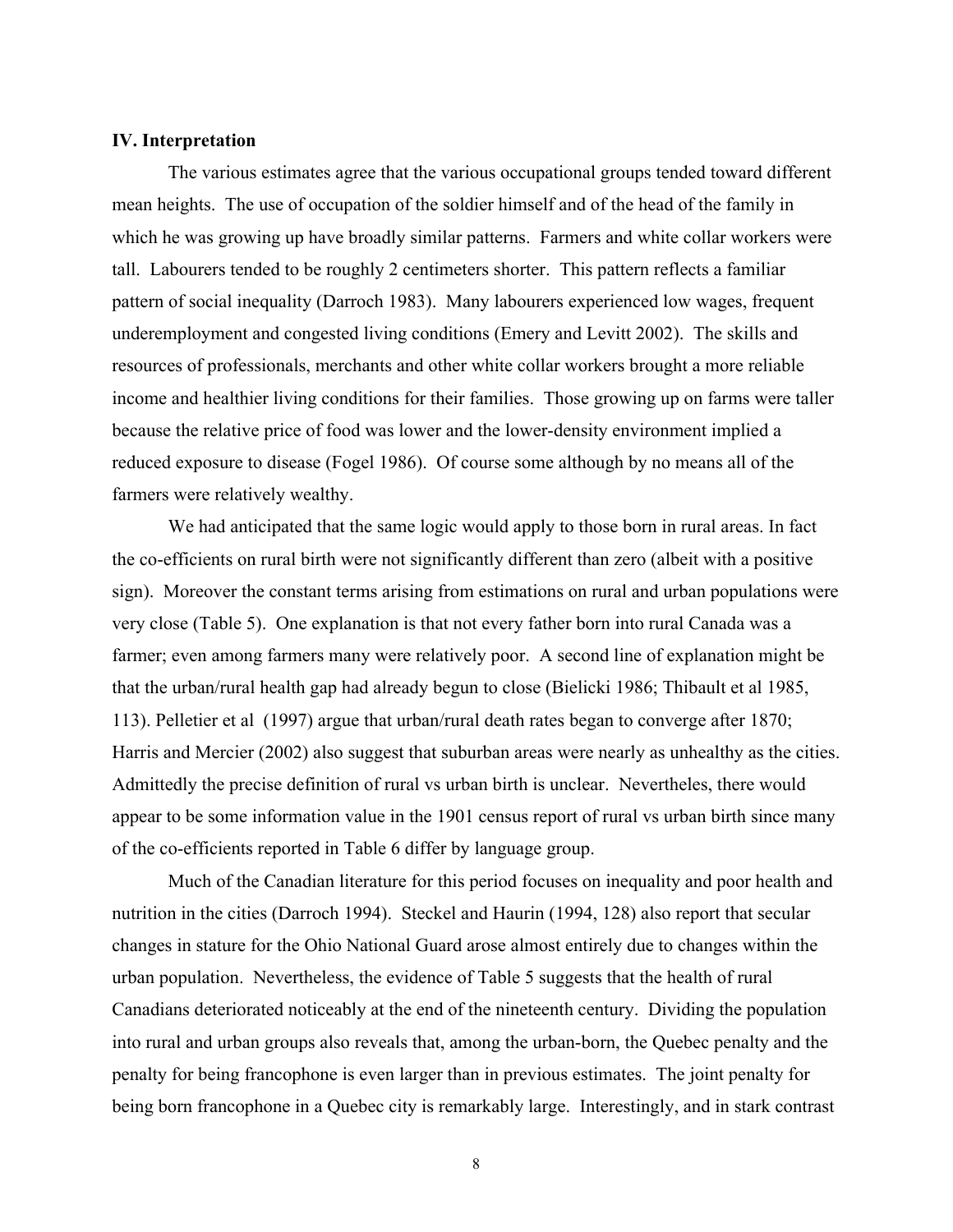to Quebec, the height advantage of the Atlantic region disappears entirely if we restrict focus to the cities only.

The regional effects are marked and for the most part conform to expectations. Those from Atlantic Canada were significantly taller, in spited of having lower incomes, because lower population densities and easier access to dietary protein (due to the prevalence of fishing and animal husbandry) made up for any shortfall in wages (Norrie et al 2002, 229). Those born in Western Canada were tallest, despite a higher cost of living, because wages were higher, population densities were low and cities developed later than in the east (Morton 2005; Emery and Levitt 2002; Minns and McKinnon 2007). Davies (2005) suggests that urbanization in British Columbia was informed by knowledge of sanitation that was unavailable at the time of building and organizing the older cities in the east. Low population density, coupled with proximity to significant agricultural production in western Canada also points to food availability as an important factor underlying the western Canadian height premium. The western height differential continued to exist well into the twentieth century (Jette 1980).

Those born in Quebec were noticeably shorter than other Canadians. It is generally thought that public health in Quebec's two major cities were among the worst in North America (Copp 1974; McInnis 2000). Brown and Cook (1974, 128) suggest that industry in Quebec was largely small-scale industrialization which employed a large number of hands at very low wages; many of these jobs were filled by women and children. Yool (2006) presents evidence that food prices were higher in Quebec than in Ontario. The census linkage provides a more nuanced picture. As noted, specifying the language variable reduces the height differential in Quebec roughly from 3 to 1 centimeter. Much of the variation that might otherwise be province of birth is actually due to mother tongue; those whose first language was French were more than three centimeters shorter than average.

The French language coefficient was the largest of all influences investigated in our analysis and is consistent with the report by Ward and Ward (1984) that French speakers lived in conditions which were much poorer than those in Anglophone districts of Montreal. Thornton and Olsen (2001) present evidence suggesting that babies born into Francophone homes were, on average, weaned earlier than those in both Irish Catholic and Anglo-Protestant homes and were thus more susceptible to the range of diarrhoeal diseases which were the most frequent cause of infant mortality. Thornton and Olson also suggest that political discrimination and the resulting unequal distribution of municipal resources exacerbated the health inequalities within Montreal.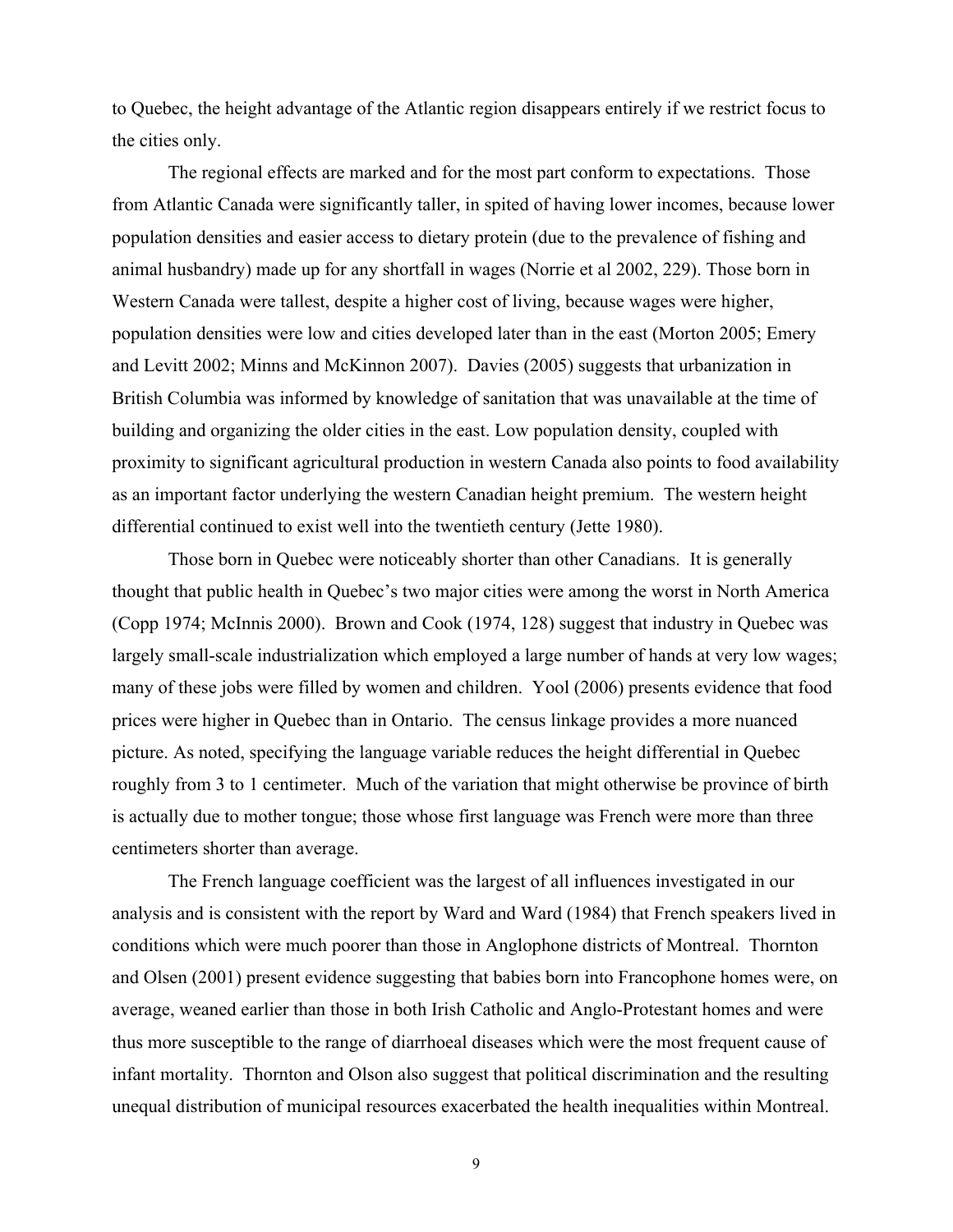Mercier and Boone (2002) suggest that childcare practices contributed to mortality differentials within Ottawa as well. Separate regressions (not reported) imply a substantial francophone height penalty for each of the provinces.

We have not been successful in explaining the stature differential by language group. On the one hand it is clear that a disadvantaged socio-economic status and other measurable characteristics contributed to the francophone height penalty. And yet the decomposition exercise reported in the last table makes clear that 80% or more of the differential remains unexplained.

### **VI. Conclusion**

The use of census-linked military-derived height data to examine social conditions in Canada at the turn of the twentieth century has advanced our understanding of the determinants of stature in nineteenth-century Canada. The linkage itself was quite successful. It provides a large enough group to test the sample as a whole and to break the sample down in a variety of ways that yield a more nuanced picture of certain subpopulations. We have some confidence in the accuracy of the links as they conformed very closely to the painstakingly-generated manual matches. There is, however, always room for improvement. Further refinement of the automated linkage program might produce a higher linkage rate although an even more obvious source of improvement would be a manual review of unresolved links after the program has been run. Linkage has provided a more accurate picture of family income (as revealed through the occupation of the head of household), a revised understanding of the height penalty in Quebec and also led to new questions regarding the relative health benefits of urban and rural upbringing. The penalty for growing up as a francophone accounts for most of the Quebec height disadvantage. Those who grew up speaking French were significantly shorter than those who spoke English outside of Quebec as well – reflecting both the marginalization of French-speakers outside of Quebec and the privileged position of the Anglophone minority inside the province. The failure to explain more than a fifth of the francophone height penalty points toward influences beyond the measure of census and military enlistment records. Everyday cultural practices that were particular to language/ethnic groups (eg the duration of breast-feeding) may have a role, as may some non-random genetic traits of those who descended from Quebec's founding population.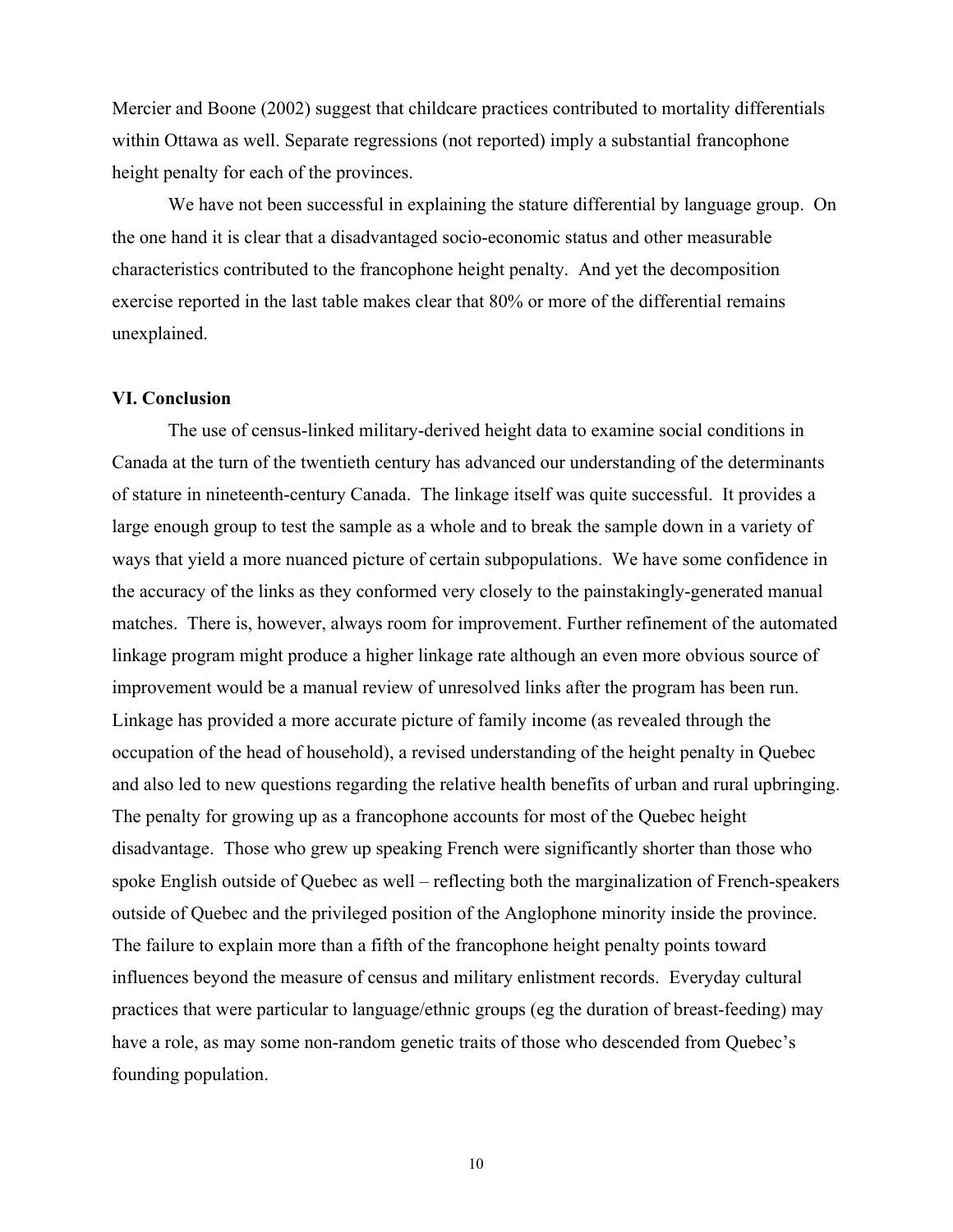## BIBLIOGRAPHY

Tadeusz Bielicki, "Physical Growth as a Measure of the Economic Well-Being of Populations: The Twentieth century", pp. 283-306 in F. Falkner and J.M. Tanner, eds, Human Growth, vol. III (New York: Plenum Press, 1986 2nd ed.).

Robert Craig Brown and Ramsay Cook, Canada 1896-1921: A Nation Transformed. (Toronto: McClelland and Stewart Limited, 1974).

Canadian Families Project, Eric W. Sager, director. The National Sample of the 1901 Census of Canada User's Guide. (University of Victoria, 2002).

Gretchen A. Condran and Jeff Seaman, "Linkage of the 1880-81 Philadelphia Death Register to the 1880 Manuscript Census: A Comparison of Hand- and Machine-record Linkage Techniques." Historical Methods 14 no. 2 (1981), pp. 73-84.

Terry Copp, The Anatomy of Poverty. (Toronto: McClelland and Stewart Limited, 1974).

John Cranfield and Kris Inwood. "The Great Transformation: A Long-Run Perspective on Physical Well-Being in Canada." Economics and Human Biology 5, no. 2 (2007), pp. 204-228.

Adam Crerar, "Ontario and the Great War." pp. 230-271 in David Mackenzie, ed. Canada and the First World War. (Toronto: University of Toronto Press, 2005).

Gordon Darroch, "Occupational Structure, Assessed Wealth and Homeowning during Toronto's Early Industrialization, 1861-1899." Histoire Sociale 16 no. 32, (1983), pp. 381-410.

Gordon Darroch, "Semi-Automated Record Linkage with Surname Samples: A Regional Study of "Case Law" linkage, Ontario 1861-1871." History and Computing 14 (2006), pp. 153-184.

Gordon Darroch and Lee Soltow, Poverty and Inequality in Victorian Ontario (Toronto: University of Toronto Press, 1994).

Megan J. Davies, "Night Soil, Cesspools, and Smelly Hogs on the Streets: Sanitation, Race, and Governance in Early British Columbia." Histoire Sociale 38 no. 75, (2005), pp. 1-35.

Lisa Dillon, "Challenges and Opportunities for Census Record Linkage in the French and English Canadian Context." History and Computing 14 (2006), pp. 185-212.

George Emery and Kevin McQuillan, "A Case Study Approach to Ontario Mortality History: the Example of Ingersoll, 1881-1972." Canadian Studies in Population 15 no. 2 (1988), pp. 135-158.

J.C. Herbert Emery and Clint Levitt, "Cost of Living, Real Wages and Real Incomes in Thirteen Canadian Cities, 1900-1950." Canadian Journal of Economics 35 no. 1 (2002), pp. 115-137.

R.W. Fogel, "Physical Growth as a Measure of the Economic Well-Being of Populations", pp. 263-281 in F. Falkner and J.M. Tanner, eds, Human Growth, vol. III (New York: Plenum Press, 1986 2nd ed.).

R.W. Fogel, Stanley L. Engerman, Roderick Floud, Gerald Friedman, Robert A. Margo, Kenneth Sokoloff, Richard H. Steckel, T. James Trussell, Georgia Villaflor, and Kenneth W. Wachter, "Secular Changes in American and British Stature and Nutrition." Journal of Interdisciplinary History 14 (1983), pp. 445-481.

R.W. Fogel, Stanley L. Engerman and James Trussell, "Exploring the Uses of Data on Height." Social Science History 6 no. 4 (1982), pp. 401-421.

David Gagan and Rosemary Gagan, "Working-Class Standards of Living in Late-Victorian Urban Ontario." Journal of the Canadian Historical Association no. 1 (1990), pp. 171-193.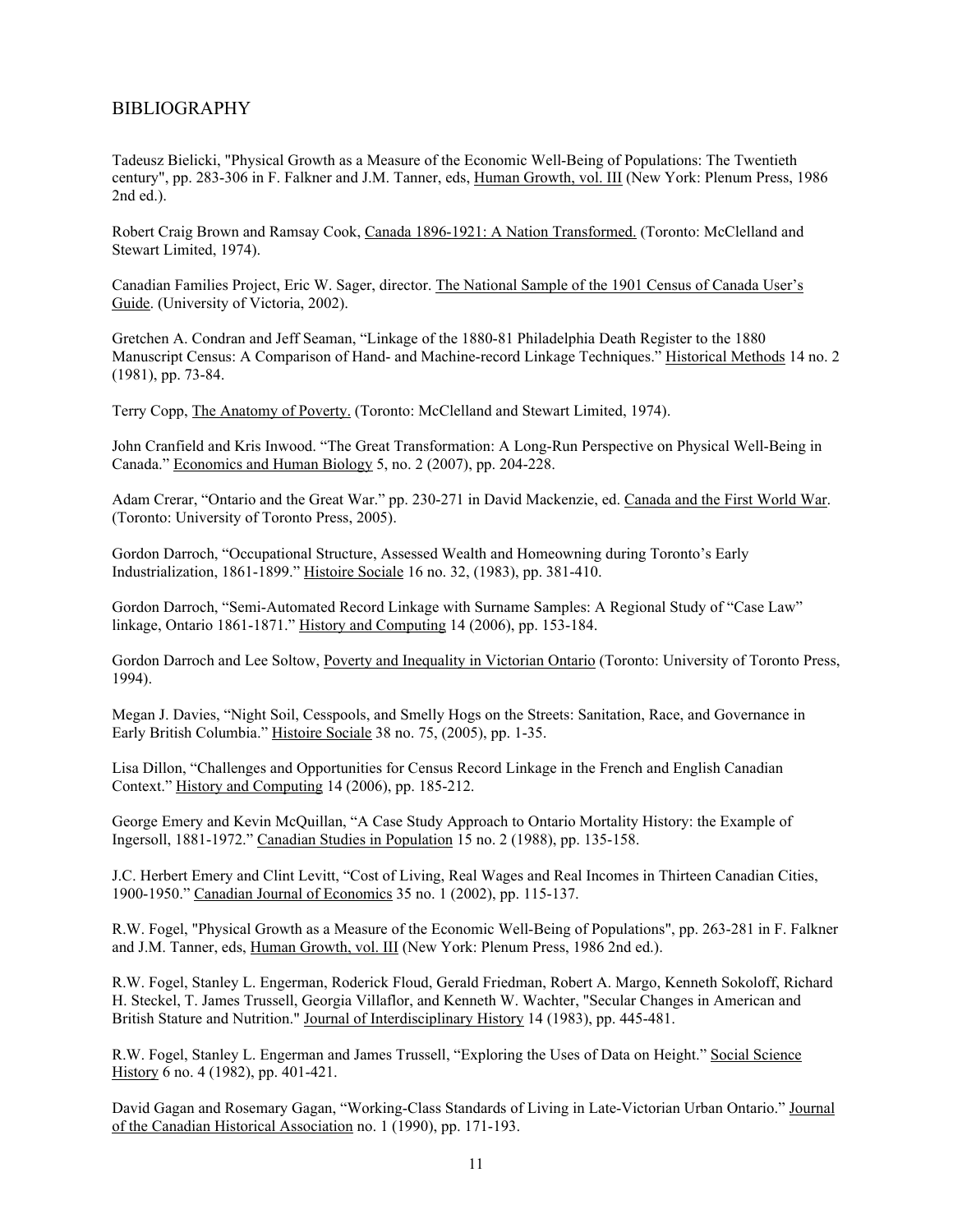Granatstein, J.L. and Hitsman, J.M. Broken Promises: A History of Conscription in Canada. (Toronto: Oxford University Press, 1977).

Avery M. Guest. "Notes from the National Panel Study: Linkage and Migration in the Late Nineteenth Century." Historical Methods 20 no. 2 (1987), pp. 63-77.

Michael R. Haines. "Growing Incomes, Shrinking People - Can Economic Development Be Hazardous To Your Health? Historical Evidence For The United States, England, And The Netherlands In The Nineteenth Century. Social Science History 28 (2004), pp. 249-270.

Richard Harris and Michael Mercier, "How Healthy were the Suburbs?", Urban History Review 31 no. 6 (2005), pp. 767-798.

Theodore Hershberg, Alan Burstein, and Robert Dockhorn, "Record Linkage." Historical Methods Newsletter 9 nos. 2 and 3 (1976), pp. 137-163.

Kris Inwood and Jim Irwin, "Land, Income and Regional Inequality: New Estimates of Provincial Incomes and Growth in Canada, 1871-1891." Acadiensis 31 no. 2 (2002), pp. 157-184.

Maurice Jette, "A Regional Analysis of Anthropometric Measurements in a Canadian Employee Population Study." Canadian Journal of Public Health 71 (1980), pp. 32-36.

Michael B. Katz, The People of Hamilton, Canada West. (Cambridge: Harvard University Press, 1975).

John Komlos, "The height and weight of West Point cadets: dietary change in antebellum America". Journal of Economic History 47 (1987), pp. 897-927.

-----, "Anomalies in Economic History: Toward a Resolution of the" Antebellum Puzzle". Journal of Economic History 56 (1996), pp. 202-214.

-----, "Shrinking in a Growing Economy? The Mystery of Physical Stature during the Industrial Revolution". Journal of Economic History 58 (1998), pp. 779-802.

-----, "How to (and How Not to) Analyze Deficient Height Samples." Historical Methods 37 no. 4 (2004), pp. 160- 173.

----- and Joo Han Kim, "Estimating Trends in Historical Heights." Historical Methods 23, no. 3 (1990), pp. 116-120.

Doron Lamm, "British Soldiers of the First World War: Creation of a Representative Sample." Historical Social Research 13, n. 4 (1988), pp. 55-98.

Livio Di Matteo, "The Determinants of Wealth and Asset Holding in Nineteenth-Century Canada", Journal of Economic History 57 no. 4 (Dec. 1997), pp. 907-934.

Marvin McInnis, "The Population of Canada in the Nineteenth Century." pp. 371-432 in Michael R. Haines and Richard H. Steckel eds. A Population History of North America. (Cambridge: Cambridge University Press, 2000).

Michael Mercier and Christopher Boone, "Infant Mortality in Ottawa, Canada, 1901: assessing cultural, economic and environmental factors." Journal of Historical Geography 28 no. 4 (2002), pp. 486-507.

Chris Minns and Mary MacKinnon, "The Costs of Doing Hard Time: a Penitentiary-based Regional Price Index for Canada, 1883-1923." Canadian Journal of Economics 40 no. 2 (2007), pp. 528-560.

Desmond Morton, "Supporting Soldiers' Families: Separation Allowance, Assigned Pay, and the Unexpected." pp. 194-229 in David Mackenzie, ed. Canada and the First World War. (Toronto: University of Toronto Press, 2005).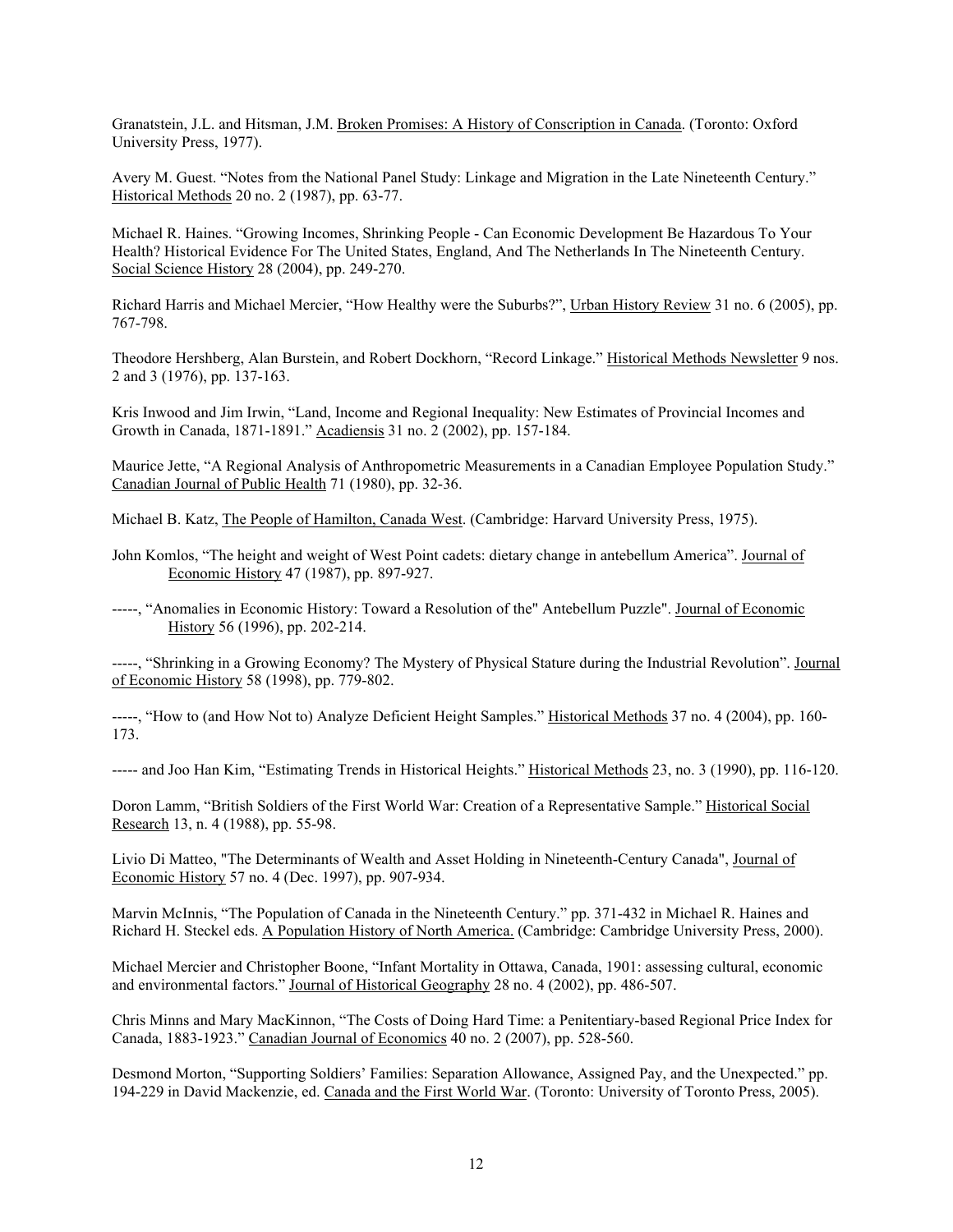Desmond Morton, When Your Number's Up: the Canadian Soldier in the First World War. (Toronto: Vintage Canada, 1994).

K.H. Norrie, Doug Owram and John Charles Herbert Emery. A History of the Canadian Economy. (Scarborough: Thomson/Nelson, 2002).

Francois Pelletier, Jacques Legare and Robert Bourbeau. "Mortality in Quebec During the Nineteenth Century: From the State to the Cities." Population Studies 51, n. 1 (March, 1997), pp. 93-103.

Richard H. Steckel, "Stature and the Standard of Living", Journal of Economic Literature 33 no. 4 (Dec. 1995), pp. 1903-1940.

Richard H. Steckel, "Biological measures of the standard of living, Journal of Economic Perspectives 22 (2008), pp. 129–152.

Richard H. Steckel and Donald R. Haurin, "Health and Nutrition in the American Midwest: Evidence from the Height of National Guardsmen, 1850-1910", pp. 117-128 in John Komlos, ed., Stature, Living Standards and Economic Development (Chicago: University of Chicago Press, 1994).

J.M. Tanner, A History of the Study of Human Growth (Cambridge: Cambridge University Press, 1981).

Harold W. Thibault, Lise LaPalme, Richard Tanguay and Arto Demirjian. "Anthropometric Differences Between Rural and Urban French-Canadian Schoolchildren." Human Biology 57, n. 1 (1985), pp. 113-129.

Patricia Thornton and Sherry Olson. "A Deadly Discrimination Among Montreal Infants, 1860-1900." Continuity and Change 18 (2001), pp. 95-135.

W. Peter Ward and Patricia C. Ward, "Infant Birth Weight and Nutrition in Industrializing Montreal", American Historical Review 89 (1984), pp. 324-345.

James Yool, "An Anthropometric Study of the Standard of Living and Degree of Marginality in Ontario and Quebec, 1870-1900." Unpublished MA Paper, University of Guelph Department of Economics, 2006.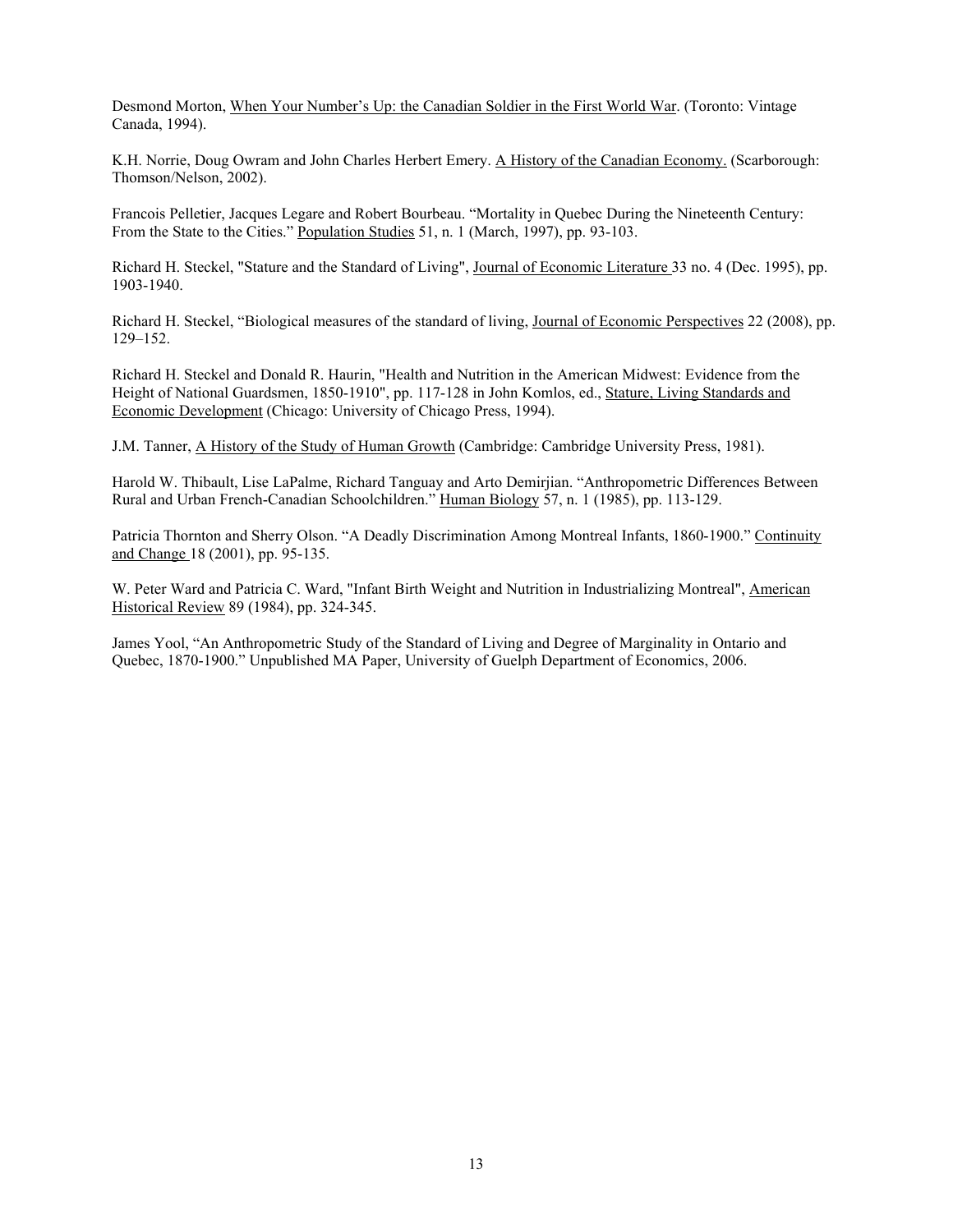|                        | <b>Cdn-born Men</b> | <b>CEF Records</b> | <b>Linked Records</b> |
|------------------------|---------------------|--------------------|-----------------------|
| <b>Decade of Birth</b> |                     |                    |                       |
| 1860s                  | 23.0                | 0.4                | 0.1                   |
| 1870s                  | 10.6                | 6.7                | 2.3                   |
| 1880s                  | 23.1                | 20.5               | 18.9                  |
| 1890s                  | 39.2                | 71.3               | 78.1                  |
| 1900s                  | 4.1                 | 0.8                | 0.6                   |
| <b>Marital Status</b>  |                     |                    |                       |
| Married                | 25.1                | 13.9               | 11.2                  |
| Not married            | 74.9                | 84.1               | 88.8                  |
| <b>Occupation</b>      |                     |                    |                       |
| Farmers                | 25.3                | 24.7               | 27.3                  |
| White collar           | 15.4                | 21.4               | 24.7                  |
| <b>Skilled</b>         | 12.6                | 18.5               | 17.2                  |
| <b>Unskilled</b>       | 20.6                | 20.3               | 17.6                  |
| Labourer               | 12.1                | 11.1               | 8.1                   |
| Other                  | 13.9                | 3.9                | 5.0                   |
| <b>Region of Birth</b> |                     |                    |                       |
| <b>Atlantic</b>        | 20.1                | 18.8               | 19.0                  |
| Quebec                 | 26.7                | 25.7               | 22.5                  |
| Ontario                | 47.8                | 45.1               | 50.4                  |
| West                   | 5.0                 | 10.4               | 8.1                   |
| Religion               |                     |                    |                       |
| <b>Baptist</b>         | 6.2                 | 6.8                | 7.9                   |
| Church of England      | 15.4                | 18.2               | 18.4                  |
| Methodist              | 12.6                | 16.0               | 19.1                  |
| Presbyterian           | 16.1                | 17.2               | 20.6                  |
| Roman Catholic         | 45.0                | 35.3               | 28.2                  |
| Other                  | 4.4                 | 6.3                | 5.7                   |
| N                      | 48939               | 26833              | 8201                  |

*Table 1: Characteristics of the Linked Sample and Canadian Enlistees (% distribution)*

Source: Canadian Families Project, 1901 Census Sample; CEF database (see text)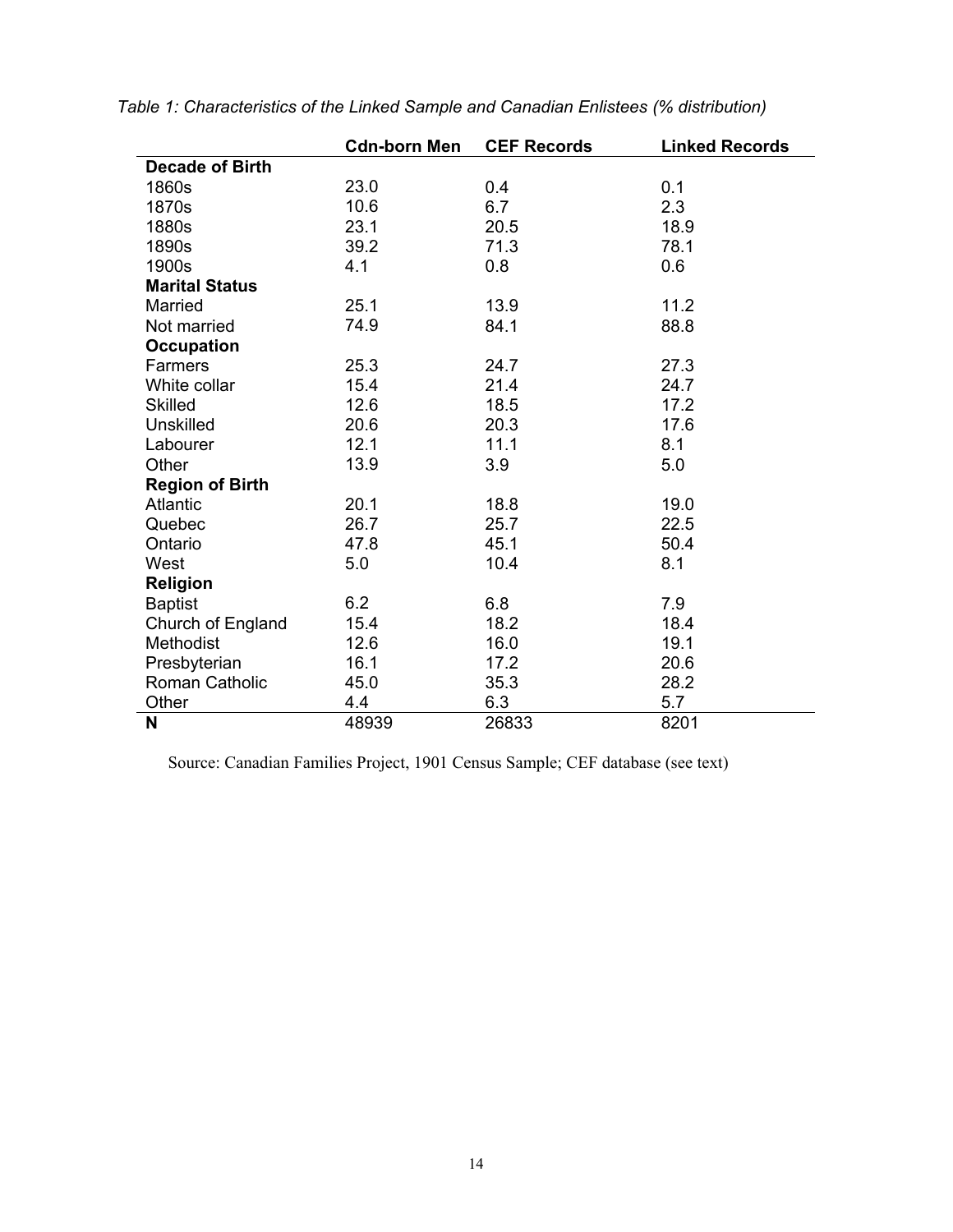*Table 2: Comparison of CEF Soldier's Occupation to Head's Occupation in 1901*

a. All enlistees

|                  |              | <b>Head's Occupation Code (from census records)</b><br>White |        |         |           |        |       |  |  |
|------------------|--------------|--------------------------------------------------------------|--------|---------|-----------|--------|-------|--|--|
|                  |              | Farmer                                                       | collar | Skilled | Unskilled | Labour | Other |  |  |
|                  | Farmer       | 1634                                                         | 82     | 122     | 104       | 158    | 20    |  |  |
|                  |              | 0.77                                                         | 0.04   | 0.06    | 0.05      | 0.07   | 0.01  |  |  |
| <b>Recruit's</b> | White collar | 367                                                          | 603    | 357     | 255       | 86     | 67    |  |  |
| occupation       |              | 0.21                                                         | 0.35   | 0.21    | 0.15      | 0.05   | 0.04  |  |  |
| code (from       | Skilled      | 327                                                          | 166    | 335     | 213       | 144    | 30    |  |  |
| <b>CEF</b>       |              | 0.27                                                         | 0.14   | 0.28    | 0.18      | 0.12   | 0.02  |  |  |
| records)         | Unskilled    | 335                                                          | 144    | 237     | 346       | 206    | 32    |  |  |
|                  |              | 0.26                                                         | 0.11   | 0.18    | 0.27      | 0.16   | 0.02  |  |  |
|                  | Labour       | 188                                                          | 38     | 89      | 125       | 132    | 9     |  |  |
|                  |              | 0.32                                                         | 0.07   | 0.15    | 0.22      | 0.23   | 0.02  |  |  |
|                  | Other        | 75                                                           | 150    | 52      | 47        | 18     | 14    |  |  |
|                  |              | 0.21                                                         | 0.42   | 0.15    | 0.13      | 0.05   | 0.04  |  |  |

b. Enlistees 18-25 years of age

#### **Head's Occupation Code (from census records)**

|            |                |        | White  |         |           |        |       |
|------------|----------------|--------|--------|---------|-----------|--------|-------|
|            |                | Farmer | collar | Skilled | Unskilled | Labour | Other |
|            | Farmer         | 1387   | 73     | 107     | 83        | 130    | 16    |
|            |                | 0.77   | 0.04   | 0.06    | 0.05      | 0.07   | 0.01  |
| Recruit's  | White collar   | 237    | 370    | 269     | 190       | 71     | 35    |
| occupation |                | 0.20   | 0.32   | 0.23    | 0.16      | 0.06   | 0.03  |
| code (from | <b>Skilled</b> | 185    | 115    | 213     | 157       | 96     | 23    |
| <b>CEF</b> |                | 0.23   | 0.15   | 0.27    | 0.20      | 0.12   | 0.03  |
| records)   | Unskilled      | 208    | 99     | 171     | 258       | 141    | 21    |
|            |                | 0.23   | 0.11   | 0.19    | 0.29      | 0.16   | 0.02  |
|            | Labour         | 124    | 28     | 70      | 94        | 91     | 7     |
|            |                | 0.30   | 0.07   | 0.17    | 0.23      | 0.22   | 0.02  |
|            | Other          | 64     | 119    | 46      | 34        | 12     | 11    |
|            |                | 0.22   | 0.42   | 0.16    | 0.12      | 0.04   | 0.04  |

c. Enlistees 26 years of age and older

# **Head's Occupation Code (from census records)**

|                          |                |        | White  |         |           |        |       |
|--------------------------|----------------|--------|--------|---------|-----------|--------|-------|
|                          |                | Farmer | collar | Skilled | Unskilled | Labour | Other |
|                          | Farmer         | 239    | 9      | 14      | 19        | 26     | 3     |
|                          |                | 0.77   | 0.03   | 0.05    | 0.06      | 0.08   | 0.01  |
| <b>Recruit's</b>         | White collar   | 127    | 225    | 83      | 61        | 15     | 31    |
| occupation<br>code (from |                | 0.23   | 0.42   | 0.15    | 0.11      | 0.03   | 0.06  |
| <b>CEF</b>               | <b>Skilled</b> | 140    | 49     | 118     | 52        | 47     |       |
| records)                 |                | 0.34   | 0.12   | 0.29    | 0.13      | 0.11   | 0.02  |
|                          | Unskilled      | 123    | 43     | 63      | 81        | 62     | 11    |
|                          |                | 0.32   | 0.11   | 0.16    | 0.21      | 0.16   | 0.03  |
|                          | Labour         | 60     | 6      | 18      | 28        | 32     | 2     |
|                          |                | 0.41   | 0.04   | 0.12    | 0.19      | 0.22   | 0.01  |
|                          | Other          | 8      | 21     | 4       | 5         | 4      | 2     |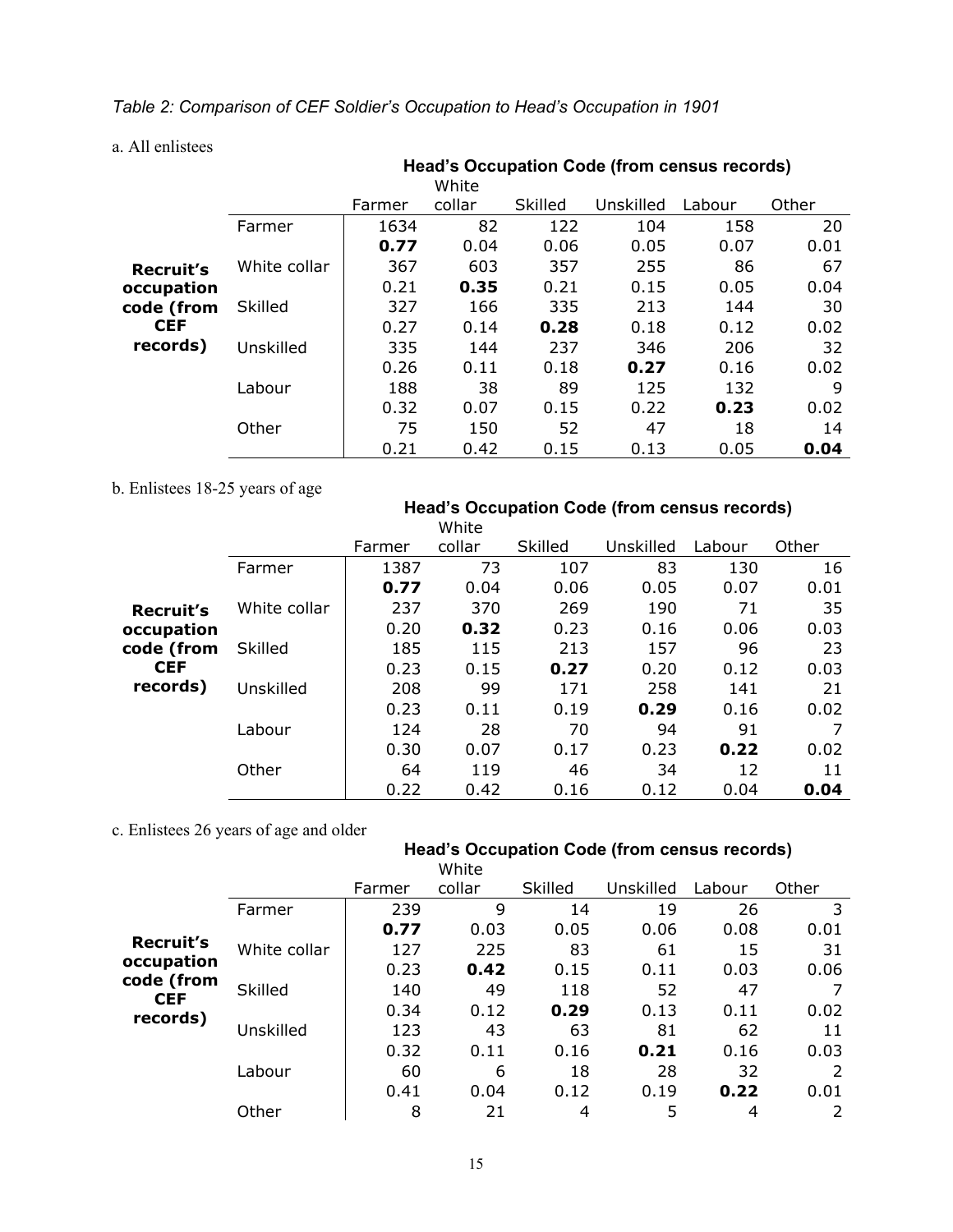|                   |                  | Using soldier's occupation |          |             |                    | Using father's occupation |             |  |  |
|-------------------|------------------|----------------------------|----------|-------------|--------------------|---------------------------|-------------|--|--|
|                   |                  | at enlistment              |          |             | from 1901 census   |                           |             |  |  |
|                   |                  | <b>Coefficient</b>         | z        | P > z       | <b>Coefficient</b> | z                         | P > z       |  |  |
| <b>Cohort</b>     | Born pre-1880    | Omitted                    |          |             | Omitted            |                           |             |  |  |
|                   | Born 1880-85     | $-0.4617$                  | $-0.68$  | 0.498       | $-0.2068$          | $-0.26$                   | 0.796       |  |  |
|                   | Born 1885-89     | $-0.9280$                  | $-1.54$  | 0.124       | $-0.8364$          | $-1.17$                   | 0.24        |  |  |
|                   | Born 1890-95     | $-1.1893$                  | $-2.04$  | 0.041       | $-1.0251$          | $-1.48$                   | 0.138       |  |  |
|                   | Born 1895+       | $-2.2411$                  | $-3.75$  | 0           | $-1.9317$          | $-2.77$                   | 0.006       |  |  |
| <b>Birthplace</b> | <b>Maritimes</b> | 0.7671                     | 3.48     | 0.001       | 0.5904             | 2.57                      | 0.01        |  |  |
|                   | Quebec           | $-3.2379$                  | $-13.74$ | 0           | $-3.3485$          | $-13.52$                  | $\mathbf 0$ |  |  |
|                   | Ontario          | Omitted                    |          |             | Omitted            |                           |             |  |  |
|                   | West             | 1.6903                     | 5.62     | 0           | 1.4941             | 4.74                      | $\mathbf 0$ |  |  |
| <b>Occupation</b> | Farmer           | Omitted                    |          |             | Omitted            |                           |             |  |  |
|                   | White collar     | 0.1931                     | 0.79     | 0.429       | $-0.1683$          | 0.63                      | 0.528       |  |  |
|                   | <b>Skilled</b>   | $-1.3618$                  | $-5.05$  | $\Omega$    | $-1.3249$          | $-5.01$                   | $\Omega$    |  |  |
|                   | <b>Unskilled</b> | $-1.3437$                  | $-5.03$  | $\Omega$    | $-1.2375$          | $-4.58$                   | 0           |  |  |
|                   | Labourer         | $-2.1233$                  | $-5.87$  | $\Omega$    | $-2.1557$          | $-6.7$                    | $\Omega$    |  |  |
|                   | Other            | 0.8079                     | 1.97     | 0.049       | $-0.7166$          | 1.2                       | 0.228       |  |  |
| Age               | Under19          | $-0.5979$                  | $-1.79$  | 0.074       | $-0.4690$          | $-1.39$                   | 0.166       |  |  |
|                   | Age 19           | 0.7114                     | 2.03     | 0.042       | 0.7738             | 2.17                      | 0.03        |  |  |
|                   | Age 20           | 0.2956                     | 0.95     | 0.34        | 0.3806             | 1.19                      | 0.234       |  |  |
|                   | 21 and over      | Omitted                    |          |             | Omitted            |                           |             |  |  |
|                   | Constant         | 169.9068                   | 285.95   | $\mathbf 0$ | 169.8150           | 248.29                    | $\mathbf 0$ |  |  |
|                   | Sigma            | 6.3937                     | 86.88    | 0           | 6.3712             | 82.5                      | 0           |  |  |
| N                 |                  | 7426                       |          |             | 6692               |                           |             |  |  |

*Table 3 - Truncated Regression Results for Linked Soldiers with Alternate Sources for Occupation*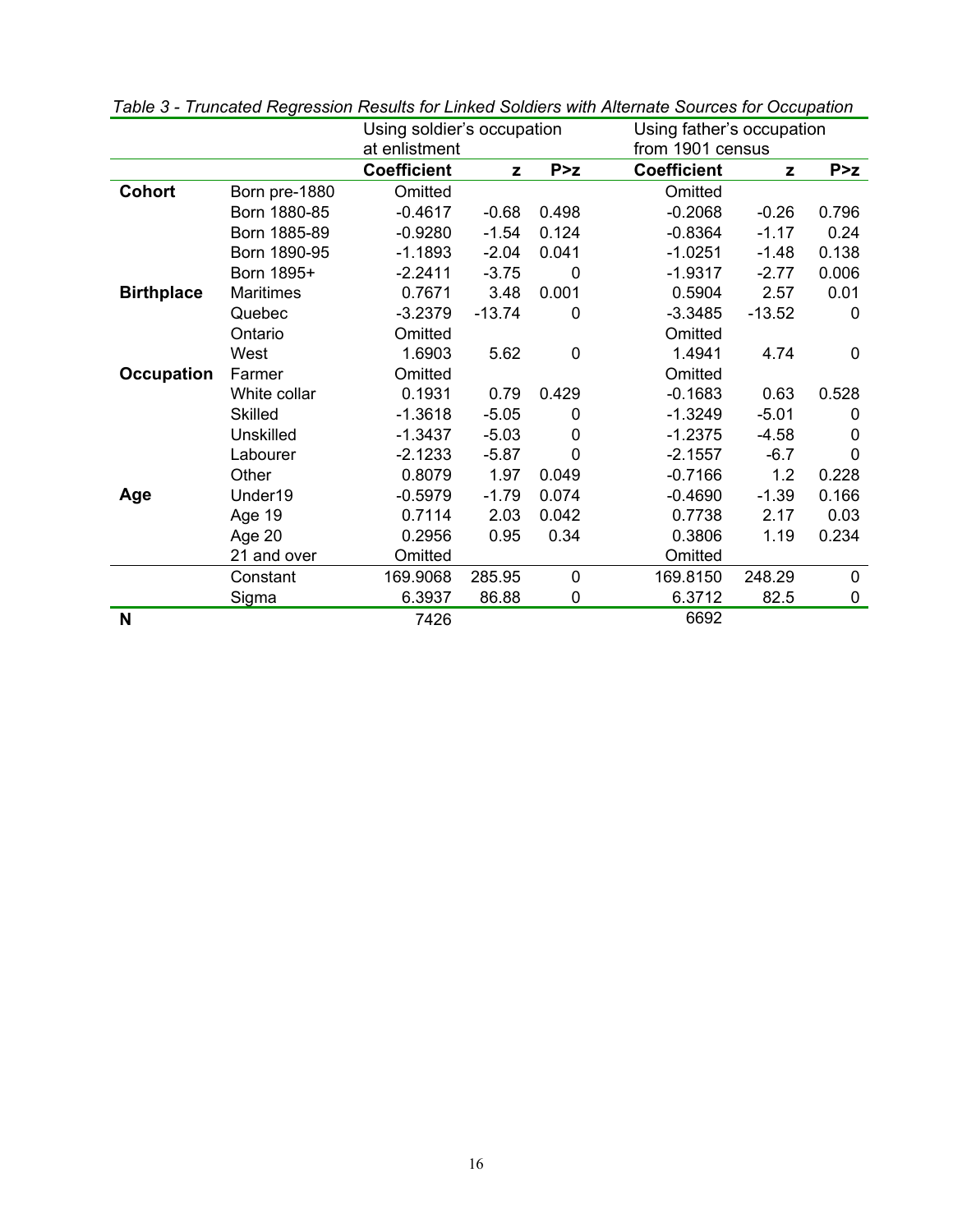|                   |                  | <b>Coefficient</b> | z        | P > z          |
|-------------------|------------------|--------------------|----------|----------------|
| <b>Density</b>    | Rural            | 0.3109             | 1.35     | 0.176          |
|                   | Urban            | Omitted            |          |                |
| <b>Cohort</b>     | Born pre-1880    | Omitted            |          |                |
|                   | Born 1880-85     | $-0.2352$          | $-0.3$   | 0.766          |
|                   | Born 1885-89     | $-0.9074$          | $-1.29$  | 0.197          |
|                   | Born 1890-95     | $-0.8854$          | $-1.3$   | 0.194          |
|                   | Born 1895+       | $-1.5991$          | $-2.32$  | 0.02           |
| <b>Birthplace</b> | <b>Maritimes</b> | 0.8667             | 3.7      | 0              |
|                   | Quebec           | $-0.7546$          | $-2.33$  | 0.02           |
|                   | Ontario          | Omitted            |          |                |
|                   | West             | 1.4861             | 4.73     | 0              |
| Head's            | Farmer           | Omitted            |          |                |
| <b>Occupation</b> | White collar     | $-0.2017$          | $-0.67$  | 0.503          |
|                   | <b>Skilled</b>   | $-1.2509$          | $-4.26$  | 0              |
|                   | <b>Unskilled</b> | $-1.1899$          | $-4.08$  | 0              |
|                   | Labourer         | $-2.0542$          | $-6.24$  | $\overline{0}$ |
|                   | Other            | $-0.5380$          | $-0.87$  | 0.385          |
| <b>Mother</b>     | English          | Omitted            |          |                |
| <b>Tongue</b>     | French           | $-3.9256$          | $-11.45$ | 0              |
|                   | Other            | $-0.9107$          | $-1.59$  | 0.111          |
| Age               | Under19          | $-0.9319$          | $-2.75$  | 0.006          |
|                   | Age 19           | 0.4172             | 1.16     | 0.244          |
|                   | Age 20           | 0.1647             | 0.52     | 0.606          |
|                   | 21 and over      | Omitted            |          |                |
|                   | Constant         | 169.6577           | 240.63   | 0              |
|                   | Sigma            | 6.2702             | 82.08    | 0              |
| M                 | 0.101            |                    |          |                |

*Table 4 - Truncated Regression Results for Linked Records with All Census Variables*

**N** 6494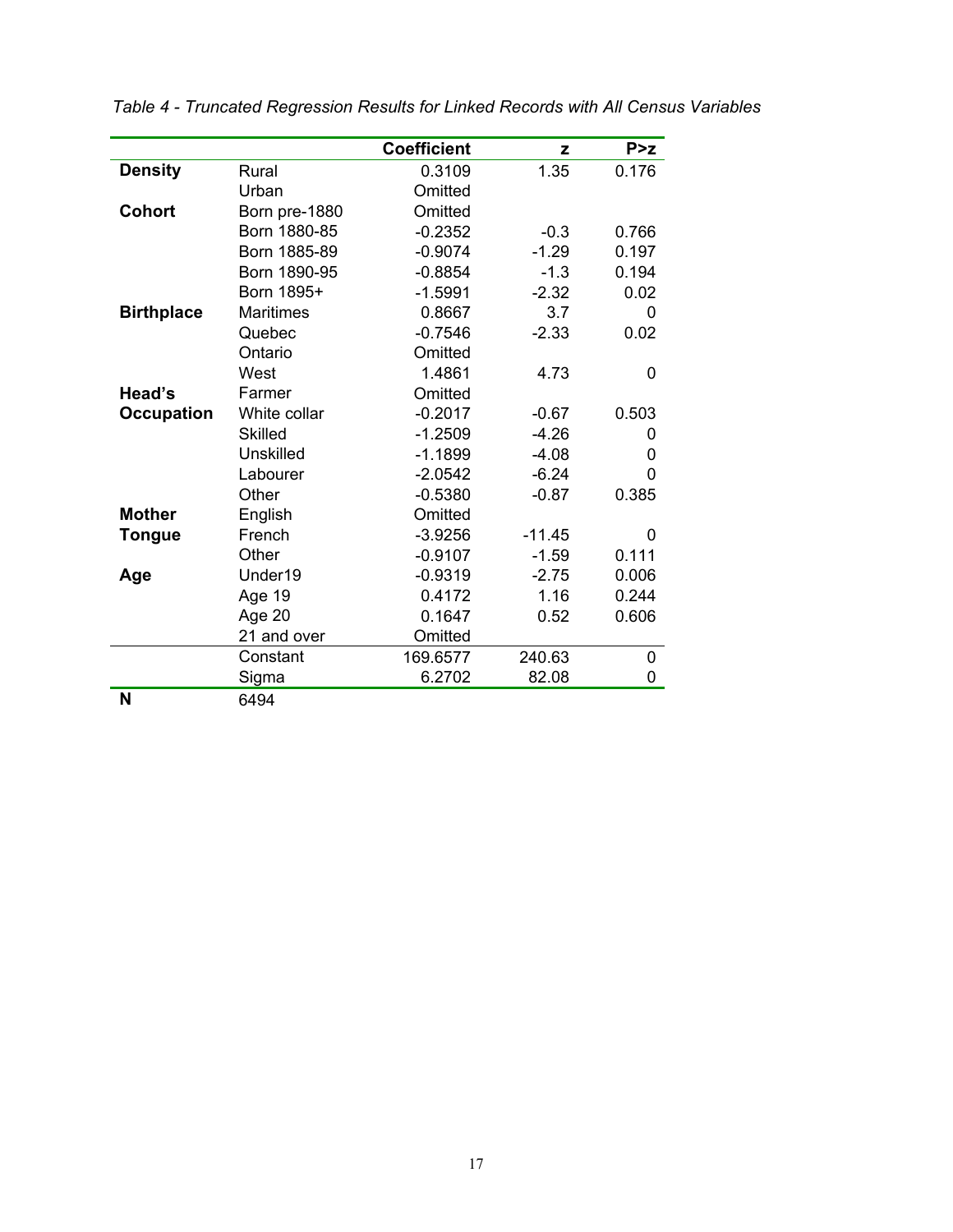|                   |                | <b>Rural Only</b>  |         |             | <b>Urban Only</b>  |         |             |
|-------------------|----------------|--------------------|---------|-------------|--------------------|---------|-------------|
|                   |                | <b>Coefficient</b> | z       | P > z       | <b>Coefficient</b> | z       | P > z       |
| <b>Cohort</b>     | Born pre-1880  | Omitted            |         |             | Omitted            |         |             |
|                   | Born 1880-85   | 0.4736             | 0.48    | 0.63        | $-1.2387$          | $-0.93$ | 0.352       |
|                   | Born 1885-89   | $-0.0282$          | $-0.03$ | 0.974       | $-2.0827$          | $-1.78$ | 0.075       |
|                   | Born 1890-95   | $-0.3408$          | $-0.4$  | 0.689       | $-1.6406$          | $-1.45$ | 0.148       |
|                   | Born 1895+     | $-0.9435$          | $-1.11$ | 0.269       | $-2.5898$          | $-2.19$ | 0.028       |
| <b>Birthplace</b> | Atlantic       | 1.1618             | 4.29    | $\Omega$    | 0.0505             | 0.11    | 0.915       |
|                   | Quebec         | $-0.5325$          | $-1.33$ | 0.185       | $-0.9511$          | $-1.73$ | 0.084       |
|                   | Ontario        |                    |         |             |                    |         |             |
|                   | West           | 1.4725             | 3.66    | $\Omega$    | 1.5637             | 3.09    | 0.002       |
| Head's            | Farmer         | Omitted            |         |             | Omitted            |         |             |
| <b>Occupation</b> | White collar   | $-1.1999$          | $-2.91$ | 0.004       | 1.6106             | 2.03    | 0.042       |
|                   | <b>Skilled</b> | $-1.2079$          | $-3.2$  | 0.001       | 0.0574             | 0.07    | 0.942       |
|                   | Unskilled      | $-1.1947$          | $-3.35$ | 0.001       | 0.0556             | 0.07    | 0.945       |
|                   | Labourer       | $-1.8759$          | $-4.95$ | $\Omega$    | $-1.0329$          | $-1.16$ | 0.246       |
|                   | Other          | $-0.4752$          | $-0.48$ | 0.634       | 0.7875             | 0.75    | 0.455       |
| <b>Mother</b>     | English        | Omitted            |         |             | Omitted            |         |             |
| <b>Tongue</b>     | French         | $-3.7811$          | $-9.54$ | $\Omega$    | $-4.6752$          | $-6.73$ | $\mathbf 0$ |
|                   | Other          | $-0.0860$          | $-0.13$ | 0.893       | $-3.1595$          | $-2.55$ | 0.011       |
| Age               | Under 19       | $-0.9285$          | $-2.21$ | 0.027       | $-0.9124$          | $-1.5$  | 0.134       |
|                   | Age 19         | 0.2976             | 0.66    | 0.508       | 0.7089             | 1.13    | 0.26        |
|                   | Age 20         | $-0.1103$          | $-0.29$ | 0.775       | 0.6840             | 1.18    | 0.239       |
|                   | 21 and Over    | Omitted            |         |             | Omitted            |         |             |
|                   | Constant       | 169.3265           | 201.56  | $\mathbf 0$ | 169.2422           | 128.26  | $\mathbf 0$ |
|                   | Sigma          | 6.1335             | 67.42   | 0           | 6.4802             | 47.1    | $\pmb{0}$   |
| N                 |                | 4183               |         |             | 2311               |         |             |

*Table 5 Truncated Regression Results with Urban/Rural Split*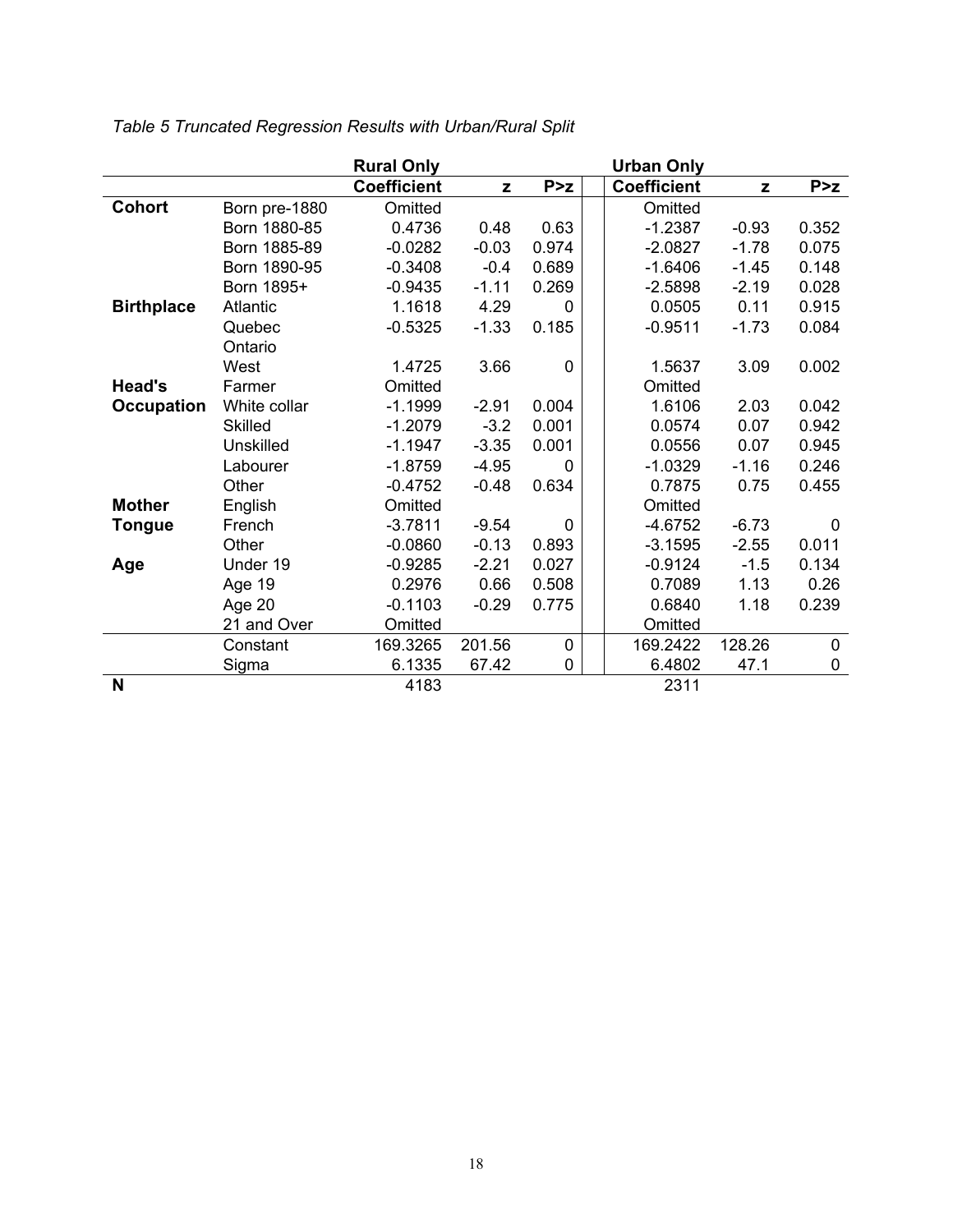|                   |                  | <b>English mother tongue</b> |         |             | <b>French mother tongue</b>      |         |       |
|-------------------|------------------|------------------------------|---------|-------------|----------------------------------|---------|-------|
|                   |                  | <b>Coefficient</b>           |         | P > t       | <b>Coefficient</b><br>P > t<br>t |         |       |
| <b>Density</b>    | Rural            | 0.2572                       | 1.21    | 0.225       | 0.1282                           | 0.28    | 0.776 |
|                   | Urban            | Omitted                      |         |             | Omitted                          |         |       |
| <b>Cohort</b>     | Born pre-1880    | Omitted                      |         |             | Omitted                          |         |       |
|                   | Born 1880-85     | $-0.2886$                    | $-0.38$ | 0.705       | 1.0170                           | 0.59    | 0.554 |
|                   | Born 1885-89     | $-0.7329$                    | $-1.08$ | 0.278       | $-0.3727$                        | $-0.24$ | 0.809 |
|                   | Born 1890-95     | $-0.5934$                    | $-0.9$  | 0.367       | $-0.8782$                        | $-0.59$ | 0.557 |
|                   | Born 1895+       | $-1.5566$                    | $-2.33$ | 0.02        | $-0.6889$                        | $-0.47$ | 0.642 |
| <b>Birthplace</b> | <b>Atlantic</b>  | 0.7803                       | 3.67    | 0           | 1.8236                           | 2.15    | 0.031 |
|                   | Quebec           | $-0.2805$                    | $-0.88$ | 0.38        | $-0.7982$                        | $-1.15$ | 0.25  |
|                   | Ontario          | Omitted                      |         |             |                                  |         |       |
|                   | West             | 1.3582                       | 4.78    | $\mathbf 0$ | 2.6762                           | 1.58    | 0.115 |
| Head's            | Farmer           | Omitted                      |         |             | Omitted                          |         |       |
| <b>Occupation</b> | White collar     | $-0.1508$                    | $-0.53$ | 0.595       | $-1.3172$                        | $-2.28$ | 0.023 |
|                   | <b>Skilled</b>   | $-1.0568$                    | $-3.82$ | 0           | $-2.0263$                        | $-3.83$ | 0     |
|                   | <b>Unskilled</b> | $-1.2402$                    | $-4.58$ | $\mathbf 0$ | $-1.7044$                        | $-2.87$ | 0.004 |
|                   | Labourer         | $-1.6067$                    | $-5.18$ | $\Omega$    | $-2.0837$                        | $-3.96$ | 0     |
|                   | Other            | $-0.7739$                    | $-1.32$ | 0.187       | 0.1187                           | 0.1     | 0.918 |
| Age               | Under 19         | $-0.6917$                    | $-2.27$ | 0.023       | $-0.3894$                        | $-0.48$ | 0.631 |
|                   | Age 19           | 0.5072                       | 1.52    | 0.127       | 0.3760                           | 0.46    | 0.649 |
|                   | Age 20           | 0.3875                       | 1.28    | 0.201       | $-0.1874$                        | $-0.31$ | 0.757 |
|                   | 21 and Over      | Omitted                      |         |             | Omitted                          |         |       |
|                   | Constant         | 169.6792                     | 250.77  | 0           | 166.3124                         | 99.41   | 0     |
| N                 |                  | 5232                         |         |             | 1376                             |         |       |

*Table 6: OLS Regression Results, by Mother Tongue (no adjustment for truncation)*

## *Table 7: Oaxaca decomposition of mother tongue height differential*

Using French mother tongue coefficients

| <b>Politiq Librior Hotiler torigac operholdite</b> |          |       |       |  |  |  |  |
|----------------------------------------------------|----------|-------|-------|--|--|--|--|
|                                                    | Estimate |       | P > 7 |  |  |  |  |
| <b>Difference</b>                                  | 4.0634   | 21.84 |       |  |  |  |  |
| Endowments/explained                               | 0.9001   | 2.09  | 0.037 |  |  |  |  |
| Coefficients/unexplained                           | 3.1633   | 12 Q3 |       |  |  |  |  |

## Using English mother tongue coefficients

|                          | Estimate |       | P > 7      |
|--------------------------|----------|-------|------------|
| <b>Difference</b>        | 4.0634   | 21.84 |            |
| Endowments/explained     | 0.3968   |       | 1.62 0.105 |
| Coefficients/unexplained | 3.6666   | 12 Q3 |            |